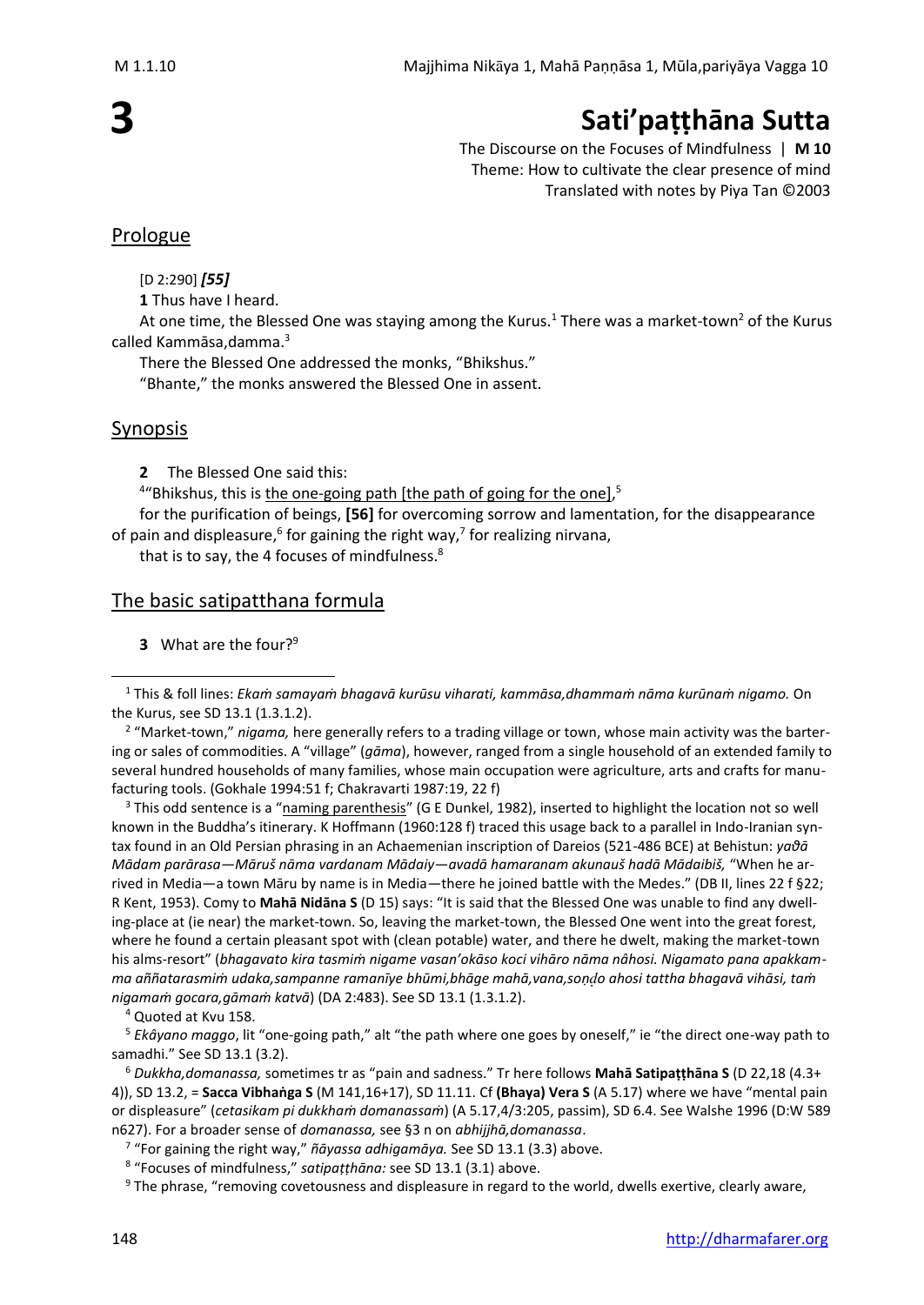Here, bhikshus,

- **A.** a monk<sup>10</sup> dwells <sup>11</sup> exertive, clearly aware, mindful,
	- **contemplating body in the body**, 12
		- removing<sup>13</sup> covetousness and displeasure [discontent]<sup>14</sup> in regard to the world;<sup>15</sup> [§§4-31]
- **B.** he dwells exertive, clearly aware, mindful,
- **contemplating feelings in the feelings**, removing covetousness and displeasure in regard to the world; [§§32 f]
- **C.** he dwells exertive, clearly aware, mindful, **contemplating mind [thoughts] in the mind**, removing covetousness and displeasure in regard to the world; [§§34 f]
- **D.** he dwells exertive, clearly aware, mindful, **contemplating dharmas in the dharmas**, removing covetousness and displeasure in regard to the world. [§§36-45]

# A. BODY CONTEMPLATION

#### *Kāyânupassanā*

#### **(1)** Mindfulness of the in-and-out-breath<sup>16</sup>

[D 2:291] **4** And how, bhikshus, does a monk dwell **contemplating body in the body**?

4.2 Here, bhikshus, a monk who has gone to the forest,<sup>17</sup> or to the foot of a tree, or to an empty place,<sup>18</sup> sits down, and having crossed his legs<sup>19</sup> and keeping his body upright,<sup>20</sup> establishes mindfulness fully before him.<sup>21</sup>

mindful" here is called the "**auxiliary formula**" by Sujato Bhikkhu: see *A History of Mindfulness,* 2004:113. See also SD 13.1 (4.3) above.

<sup>10</sup> Here "a monk" (bhikkhu) may refer to either an ordained monastic or anyone who is meditating (here, doing satipatthana) (DA 3:756; MA 1:241; VbhA 216 f; cf SnA 251): see SD 13.1 (3.1.1.5). Note that in **Dhānañjāni S** (M 97) Sāriputta teaches the divine abodes to the layman Dhānañjāni (addressing him directly) (M 97,32.2), SD 4.9, and that in **(Nānā,karaṇa) Mettā S 1** (A 4.125), the subject of each of the stock passages on the 4 divine abodes is "a certain person" (*ekacco puggalo*) (A 4.125,2 etc), SD33.9.

On meditation as renunciation, see **Hāliddakāni S 1** (S 22.3/3:9-12), SD 10.12; *Bhāvanā*, SD 15.1 (14.7); **Sexuality**, SD 31.7 (1.6.2).

<sup>11</sup> *tāp sampajāno satimā, vineyya loke abhijjhā,domanassaṁ.* Here we find 4 of the 5 spiritual faculties (*pañc'indriya*) in action: see SD 13.1 (4.2).

<sup>12</sup> "Contemplating body in the body" (*kāye kāyânupass*). See SD 13.1 (3.4).

<sup>13</sup> *Vineyya* can mean "would or should remove" (as pot or opt, like *vineyya*, Sn 590) or as "having removed" (as ger or absol, like *vineyya,* Sn 58, or *vinayitvā,* Pm 1:244), and both senses apply in Satipaṭṭhāna S. U Silananda similarly ends the sentence with "removing covetousness and grief in the world" (1990:177); also 1990:22-25. See Sn:N 170 n58 + 284 n590. See SD 13.1 (4.2c) above.

<sup>14</sup> "Covetousness and displeasure," *abhijjhā,domanassaṁ,* alt trs: "desire and discontent," "desiring and disliking," or "longing and loathing." Walshe (1995:335 & n632) renders it as "hankering and fretting [in regard to the world]." See SD 13.1 (4.2).

<sup>15</sup> "World" (*loka*). See SD 13.1 (4.2.4).

<sup>16</sup> Here and in **Mahā Satipaṭṭhāna S** (D 22,2/2:291), SD 13.2, breath meditation is a 4-step exercise. For the full 16-step breath meditation, see **Ānâpāna,sati S** (M 118/3:78-88), SD 7.13; **Mahā Rāhul'ovāda S** (M 62,26-29/1:425) + SD 3.11 (2). As a perception (*saññā*) at **Giri-m-ānanda S** (A 10.60,12-13/5:111 f), SD 19.16; and as a "concentration of breath mindfulness" (*ānâpāna,sati,samādhi*) in **Āṇâpāna Saṁyutta** (eg S 54.8/5:316-320), SD 62.2.

<sup>17</sup> Comy says that a "(dwelling) of the forest" (*āraññaka*) is one situated more than 500 bow-lengths (fathoms) away. An Yang-Gyu equates "bow-length" with "fathom" (2003:28). The Vinaya, the Abhidhamma and the Suttanta (Sutta) each give a different def of forest (*ārañña*). **Vinaya** says "the village compound (or precinct)" (*gāmûpacāra*) is up to the farthest reach of a stone's throw (V 3:46). "The forest" is what lies beyond the village and its immediate vicinity (V 3:46; qu at SnA 83 & Vism 73), while **Vibhaṅga** defines it as the area beyond the city-gate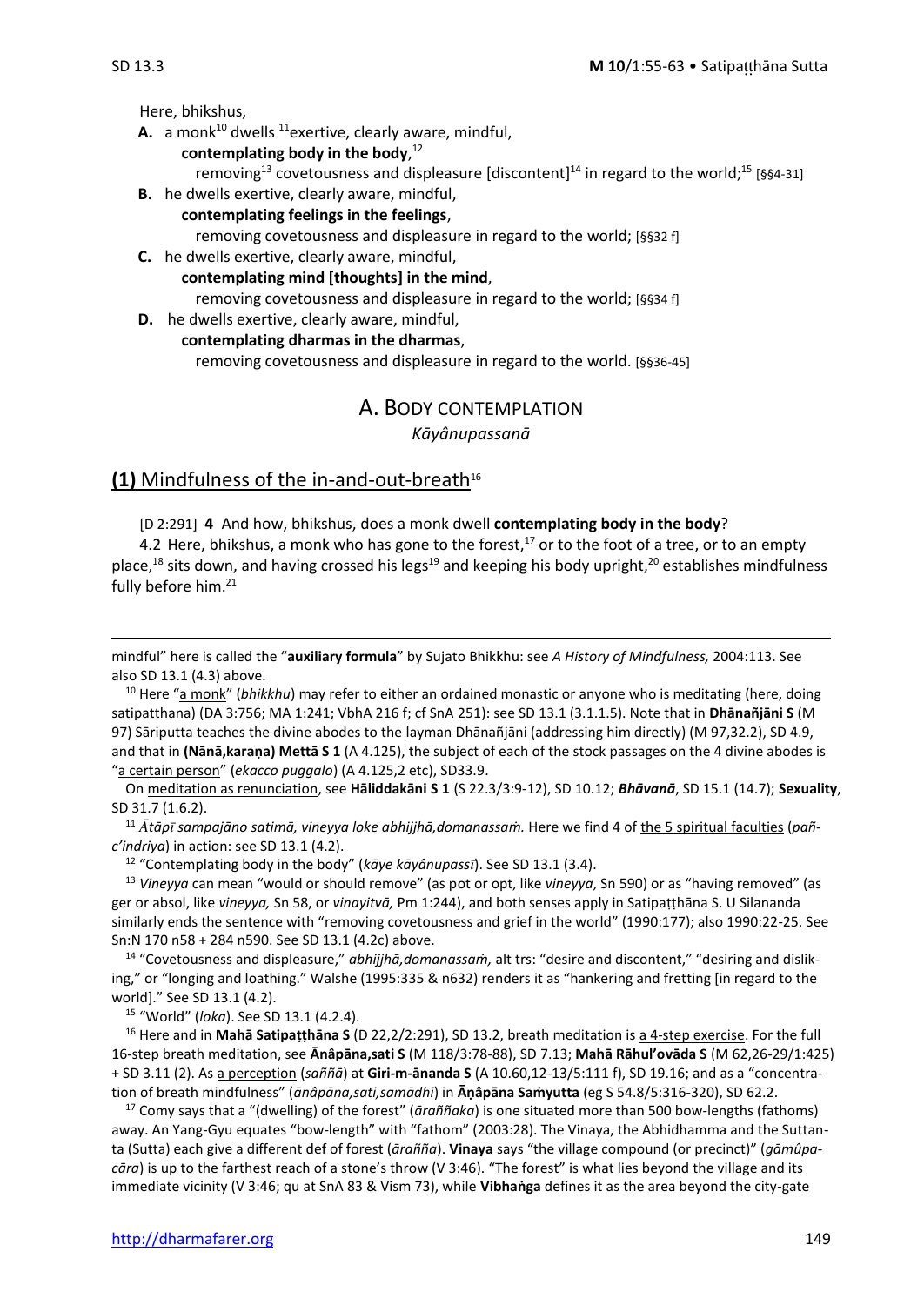4.3 Mindfully he breathes in, mindfully he breathes out:<sup>22</sup>

- (1) Breathing in long, he understands:  $\frac{1}{2}$  'I breathe in long [Long in-breath],<sup>'23</sup> Or, breathing out long, he understands: 'I breathe out long [Long out-breath],' (2) Or, breathing in short, he understands: 'I breathe in short [Short in-breath],' Or, breathing out short, he understands: 'I breathe out short [Short out-breath],' (3) He trains himself thus: 'I shall breathe in experiencing [feeling] the whole body (of breath), $^{24}$ He trains himself thus: 'I shall breathe out experiencing the whole body (of breath),' (4) He trains himself thus: 'I shall breathe in calming the bodily formation (of breathing),' He trains himself thus: 'I shall breathe out calming the bodily formation (of breathing).' 4.4 Just as **a skilled turner** or his apprentice, when making a long turn, understands that he is making a long turn, or in making a short turn, understands that he is making a short turn, so, too, a monk,<sup>25</sup>
	- (1) breathing in long, he understands: 'I breathe in long [Long in-breath],'26 or, breathing out long, he understands: 'I breathe out long [Long out-breath]'; (2) or, breathing in short, he understands: 'I breathe in short [Short in-breath],' or, breathing out short, he understands: 'I breathe out short [Short out-breath]'; (3) he trains himself thus: 'I shall breathe in experiencing [feeling] the whole body,' he trains himself thus: 'I shall breathe out experiencing the whole body';

pillars (Vbh 251; Pm 1:176). **The Suttanta** defines: "A forest dwelling is 500 bow-lengths away (DA 2:527; V 4:183). **Visuddhi,magga** discusses these defs at length (Vism 2.48-51/71 f).

<sup>18</sup> "Empty place," (*suññ'āgāra*), ie "free of *agāra,*" which can mean "a house, building," ie, an empty hut or building; or "household or home life," a place away from the "dusty" home or madding crowd where we can meditate or spend spiritual solitude. For meaning analyses of *suññâgāra,* see SD 48.9 (9.1).

This stock phrase of 3 places conducive to meditation are at D 2:29; M 1:56, 297, 398, 425, 2:263, 3:82, 89, 4:297; S 5:311, 313, 314, 315, 316, 317, 323, 329, 336; A 1:147, 148, 149, 3:92, 100, 4:437, 5:109, 110, 111; Pm 1:175, 2:36. In **Sāmañña,phala S** (D 2), the foll instruction is given: "Possessing this aggregate of noble moral virtue and this aggregate of noble sense-restraint and this aggregate of noble mindfulness and clear knowing and this aggregate of noble contentment, he seeks out a secluded dwelling: a forest, the foot of a tree, a mountain, a glen, a hillside cave, a charnel ground, a jungle grove, the open air, a heap of straw" (*so iminā ca ariyena sla-k,khandhena samannāgato iminā ca ariyena indriya,saṁvarena samannāgato iminā ca ariyena sati,sampajaññena samannāgato imāya ca ariyāya santuṭṭhitāya samannāgato vivittaṁ senâsanaṁ bhajati, araññaṁ rukkha,mlaṁ pabbataṁ kandaraṁ giri,guhaṁ susānaṁ vana,patthaṁ abbhokāsaṁ palāla,puñjaṁ,* D 2,67/1:71), SD 8.10. The oldest ref to an ideal meditation spot is in **Ariya Pariyesanā S** (M 26) and **Saṅgārava S** (M 100): "still in search of the wholesome, seeking the supreme state of sublime peace, I walked by stages through Magadha until eventually I arrived at Senānigama near Uruvelā. There I saw an agreeable spot, a delightful grove with a clear-flowing river with pleasant, smooth banks and nearby a village for alms resort. I sat down there thinking: 'This is conducive for spiritual striving.'" (M 26,17/1:167 = 100,13/2:212).

<sup>19</sup> "Sitting cross-legged" (*pallaṅkaṁ ābhujitvā*) here helps one to spread one's body weight over the greatest area, thereby reducing tiredness so that one can focus better on the meditation. This is the prescribed posture for breath meditation which is best done in the sitting posture.

<sup>20</sup> "Keeping his body upright" (*ujuṁ kāyaṁ paṇidhāya*). This is mainly for the sake of warding off discomfort and pain after a long sitting. Imagine a pendulum or plumbline hanging from just below our skull with the pendulum ball hanging inside the belly. When we bend too far forward, or we sit leaning too far back, the pendulum hangs outside our body—the centre of gravity is outside the body. When our centre of gravity is outside the body, it tires more quickly.

<sup>21</sup> *Parimukhaṁ*, lit "around the mouth." See SD 13.2 (3.9d), & **Ānâpāna,sati S** (M 118) @ SD 7.13 (2).

<sup>22</sup> *So sato va assasati, sato passasati.* On the word "breath," see SD 13.1 (3.9.5).

<sup>23</sup> I have given the alternative renditions of these important sentences of the first 2 ("knowing" or "noting") tetrads to reflect a "knowing" or "bare noting" (denoted by *pajānati*) (instead of "doing") in short statements. See SD 13.1 (3.9.3). On the nature of the breath and where to watch it, see SD 13.1 (9.3+4).

<sup>24</sup> "Experiencing [feeling] the whole body (of breath)," *sabba,kāya,paṭisaṁved.* MA glosses *sabba,kāya* as "the whole body of breath," ie, its 3 phases of each in-breath and out-breath through its beginning, middle and end. See SD 13.1 (3.9.6).

 $25$  On where to watch the breath, see SD 13.1 (3.9.4).

 $26$  On the tr here, see §1 n on "Contemplating body in the body."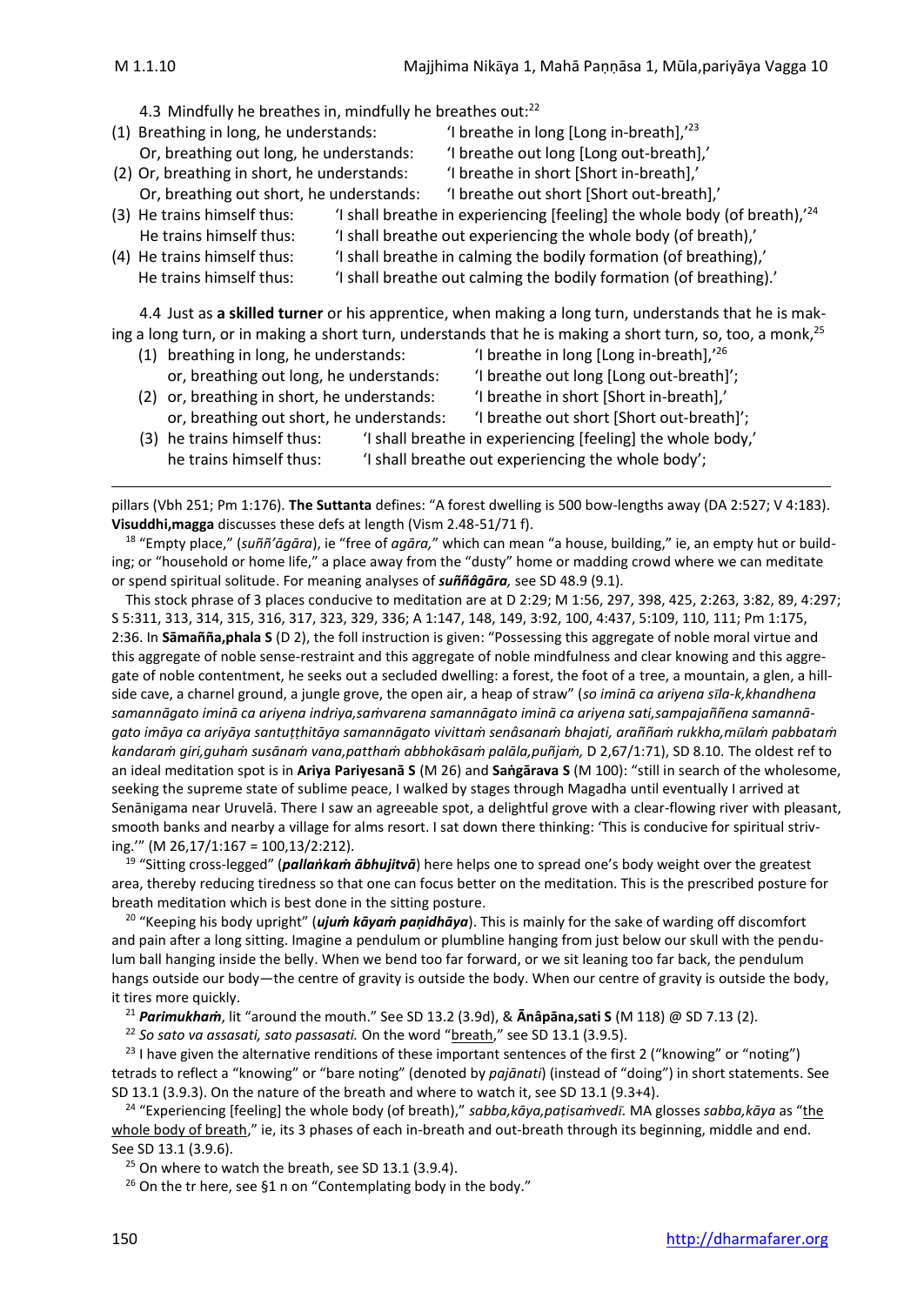(4) he trains himself thus: 'I shall breathe in calming the bodily formation (of breathing), $127$ he trains himself thus: 'I shall breathe out calming the bodily formation (of breathing).'

#### **The satipatthana refrain**<sup>28</sup>

**5** [D 2:292] So he dwells

- (1) contemplating body in the body in the  $10^{29}$
- (2) or, contemplating body in the body externally,
- (3) or, contemplating body in the body both internally and externally;
- (4) or, he dwells contemplating states that *arise* in the body,
- (5) or, he dwells contemplating states that *pass away* in the body,

(6) or, he dwells contemplating states that *arise and pass away* in the body.<sup>30</sup>

Or else, he maintains the mindfulness that 'There is a body (*atthi kāyôti*),' merely for knowing and awareness.

And he dwells independent, not clinging to anything in this world.

And that, bhikshus, is how a monk dwells contemplating body in the body.

# **(2)** The 4 postures<sup>31</sup>

**6** Furthermore, bhikshus, a monk,

- (1) while walking, understands, 'I walk ['Walking'].<sup>32</sup> *gacchāmîti*
- (2) Or, while standing, he understands, 'I've stood' ['Standing']; *ṭhito'mhîti*

(3) Or, while sitting, **[57]** he understands, 'I've sat down' ['Sitting']; *nisinno'mhîti*

(4) Or, while lying down, he understands, 'I've lain down' ['Lying down']. *sayāno'mhîti*

In whatever way his body is disposed, that is how he understands it.

#### **The satipatthana refrain**

**7** So he dwells contemplating body in the body *internally*,

or, contemplating body in the body *externally*,

or, contemplating body in the body *both internally and externally*;

or, he dwells contemplating states that *arise* in the body,

or, he dwells contemplating states that *pass away* in the body,

or, he dwells contemplating states that *arise and pass away* in the body.

Or else, he maintains the mindfulness that 'There is a body,' merely for knowing and awareness.

And he dwells independent, not clinging to anything in this world.

And that, bhikshus, is how a monk dwells contemplating body in the body.

<sup>27</sup> *Kāya,saṅkhāra.* The bodily formation is the in-and-out-breath itself (M 44,13). This calming process may lead to the development of *jhāna*, but this is not the primary object here. See Cula Vedalla S (M 44.14) for explanation of *kāya,saṅkhāra.*

<sup>&</sup>lt;sup>28</sup> This satipatthana refrain and the other 15 have very likely been added in post-Buddha times. This refrain is also called "the basic *satipaṭthāna* formula" and "the expanded *satipaṭṭthāna* formula" by R Gethin; "the *satipaṭṭhāna* refrain" by Analayo, and "the auxiliary formula" by Sujato. On its possible lateness, see SD 13.1 (1.2, 3.0).

 $29$  "Internally ... " See SD 13.1 (3.7) above.

<sup>30</sup> On the mind-moment, see **Raho,gata S** (S 36.11), SD 33.6 (1.4).

<sup>31</sup> For an expanded version of this exercise, see **Mahā Suññata S** (M 122,11/3:122 f), SD 11.4. Except for highlighting the 4 postures, the exercise of this section is actually found in the "Clear knowing" section which follows and which, in **Sāmañña,phala S** (D 2), is called "mindfulness and clear knowing" (*sati sampajañña*) (D 2,65). See esp **Caṅkama S** (A 3.29), SD 76.3 (1.2.1).

<sup>&</sup>lt;sup>32</sup> On the tr here, see SD 13.1 (3.9.3).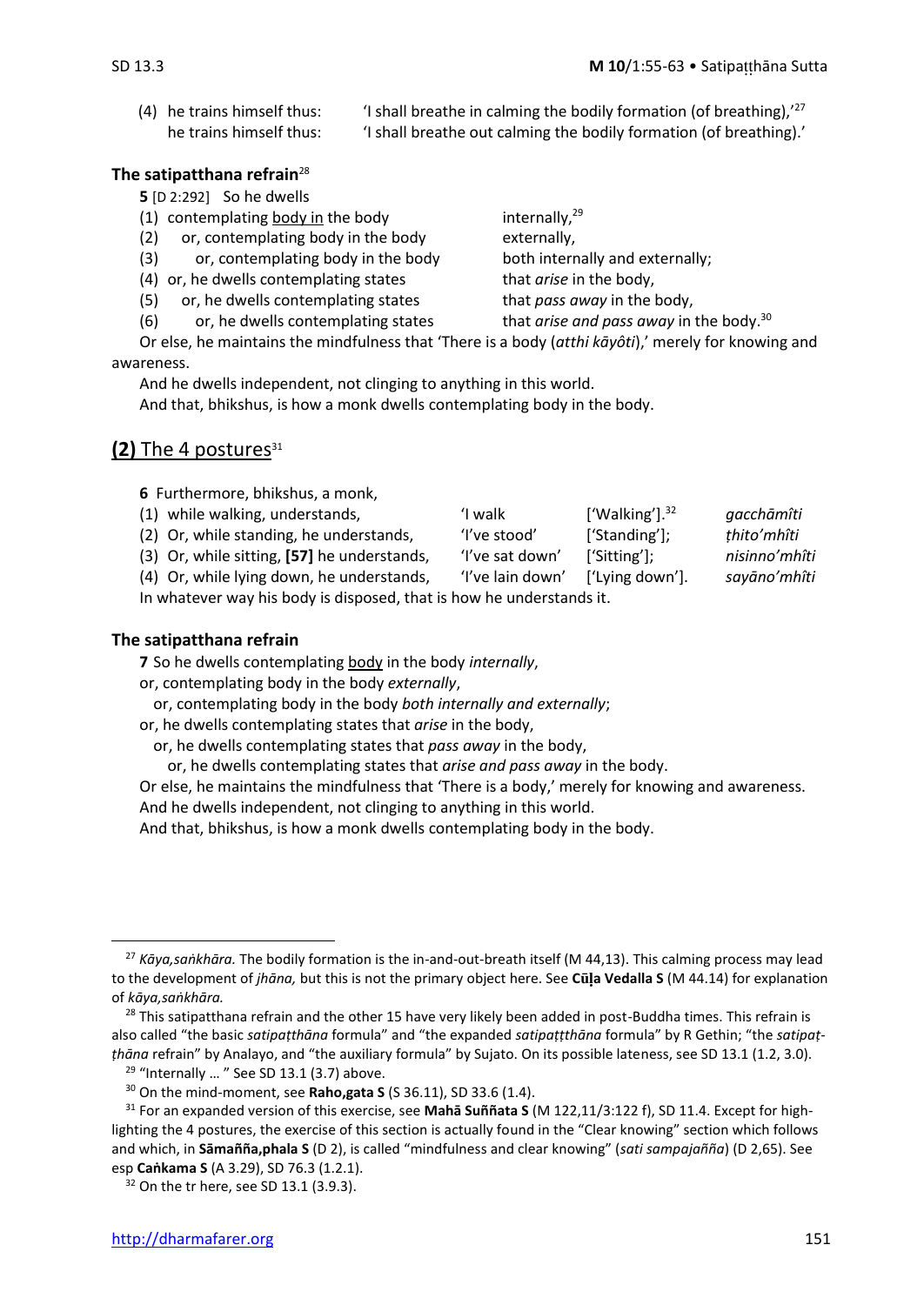# **(3)** Clear knowing<sup>33</sup> [Clear comprehension]

**8** Furthermore, bhikshus, a monk, 34

- (1) in going forward or going backward [stepping back], clearly knows what he is doing.
- (2) In looking forward or looking back, clearly knows what he is doing.
- 
- (4) In carrying his upper robe, outer robe and bowl,  $35$  clearly knows what he is doing.
- (5) In eating, drinking, chewing and tasting, example in the clearly knows what he is doing.
- 
- (7) In walking, in standing, in sitting, in being asleep, in being awake, $36$  in talking, or in remaining silent, clearly knows what he is doing.

(3) In bending or stretching, the same of the clearly knows what he is doing. (6) In voiding or peeing, clearly knows what he is doing.

#### **The satipatthana refrain**

[D2:293] **9** So he dwells contemplating body in the body *internally*, or, contemplating body in the body *externally*,

or, contemplating body in the body *both internally and externally*;

or, he dwells contemplating states that *arise* in the body,

or, he dwells contemplating states that *pass away* in the body,

or, he dwells contemplating states that *arise and pass away* in the body.

Or else, he maintains the mindfulness that 'There is a body,' merely for knowing and awareness. And he dwells independent, not clinging to anything in this world.

And that, bhikshus, is how a monk dwells contemplating body in the body.

<sup>34</sup> In this set of clearly knowing one's bodily activities, the Chin version (**MĀ 98**/T1.582b25) has fewer activities than both the Satipaṭṭḥāna Ss (D 22, M10): it does not mention such activities as *looking forward and looking back*, *eating and drinking*, or *voiding and peeing*. These same activities seem to be absent from the passage on clear knowing in Mahāparinirvāṇa Sūtra: frag S 360 fol 167V6 (Waldschmidt 1950:15) continues after *sāṁghāṭicīvarapātradhāraṇe* right away with *gate sthite niṣaṁṇe śayite.* **M 10,8** (1:57,7), on the other hand, follows *saṅghāṭi, patta,cīvara,dhāraṇe* with *asite pīte khāyite sāyite* and *uccāra,passāva,kamme,* and then on to *gate ṭhite nisinne sutte*). Chin Dīrgha Āgama version, **DĀ 2** (T1.14a3), mentions clear knowing regarding looking in different directions as well regarding eating and drinking (cf Yit's tr, 2008:273 n17), as does the Śrāvakabhūmi (Shukla 1973:111,- 12; ŚSG 1998:20,5); T1579 (T30.397b17); for a detailed exposition of clear knowing here: Shukla 1973:111,11; ŚSG 1998:172,1; and T1579 (T30.413c29). The set of activities described in **D 22**,4 (2:292,25) and **M 10**,8 (1:57,5) appears to be pericope for proper conduct in the suttas. The importance of such proper conduct is reflected in **Cātumā S** (M 67,16/1:460,9), SD 34.7, and **Ūmi,bhaya S** (A 4.122/2:123,29), SD 47.9, according to which a monk's unwillingness to submit to instructions on how to undertake these activities can eventually lead him to disrobing. A description of proper conduct in the Jain tradition (Deo 1956:487), also mentions voiding and peeing.

<sup>35</sup> This whole line: *Saṅghāṭi,patta,cīvara,dhāraṇe sampajāna,kārī hoti,* lit "upper robe, bowl, outer robe ..." Traditionally, **the "3 robes"** (*ti,cīvara*) are (1) the outer robe (*uttar'āsaṅga =* "one-sided robe," *ekaṁsika cīvara*), (2) the under-garment (*antara,vāsaka,* also called *nīvasana,* V 1:46) and (3) the upper robe (*saṅghāṭi*) (V 1:94,8 = 2:272,11 ≈ 5:175,2). When "amongst houses" (ie, outside of the monastery, eg, for almsround) the outer robe must cover both shoulders. Howeven, when showing respect to elders or the sangha, it should be placed on one side (*ekaṁsaṁ uttarā,saṅgaṁ karitvā,* V 1:45,32, 46,5, 2:126,32). *Cīvara* is a generic term, meaning "robe," and can refer to any of the 3 above. Here, however, the context here clearly refers to it being used as an "outer robe," *uttar'āsaṅga.* See CPD: uttarâsaṅga; also C S Upasak, *Dictionary of Early Buddhist Monastic Terms,* Varanasi, 1975: 88-91.

36 "In being asleep, in being awake" *sutte jāgarite* (both loc of reference)*.* Comy glosses *sutte* as *sayane,* "lying down, reclining." For details, see SD 13.1 (3.6.2).

<sup>33</sup> "Clear knowing," *sampajañña* or *sampajāna.* See SD 13.1 (3.6.1+2+3). See n on "The 4 postures" [3]. On the tr of this passage, esp in terms of *sampajañña*, see SD 76.3 (1.2.2). In other texts, eg **Bhaddāli S** (M 107,7), this section is called "mindfulness and clear knowing" (*sati,sampajāna*), SD 56.3.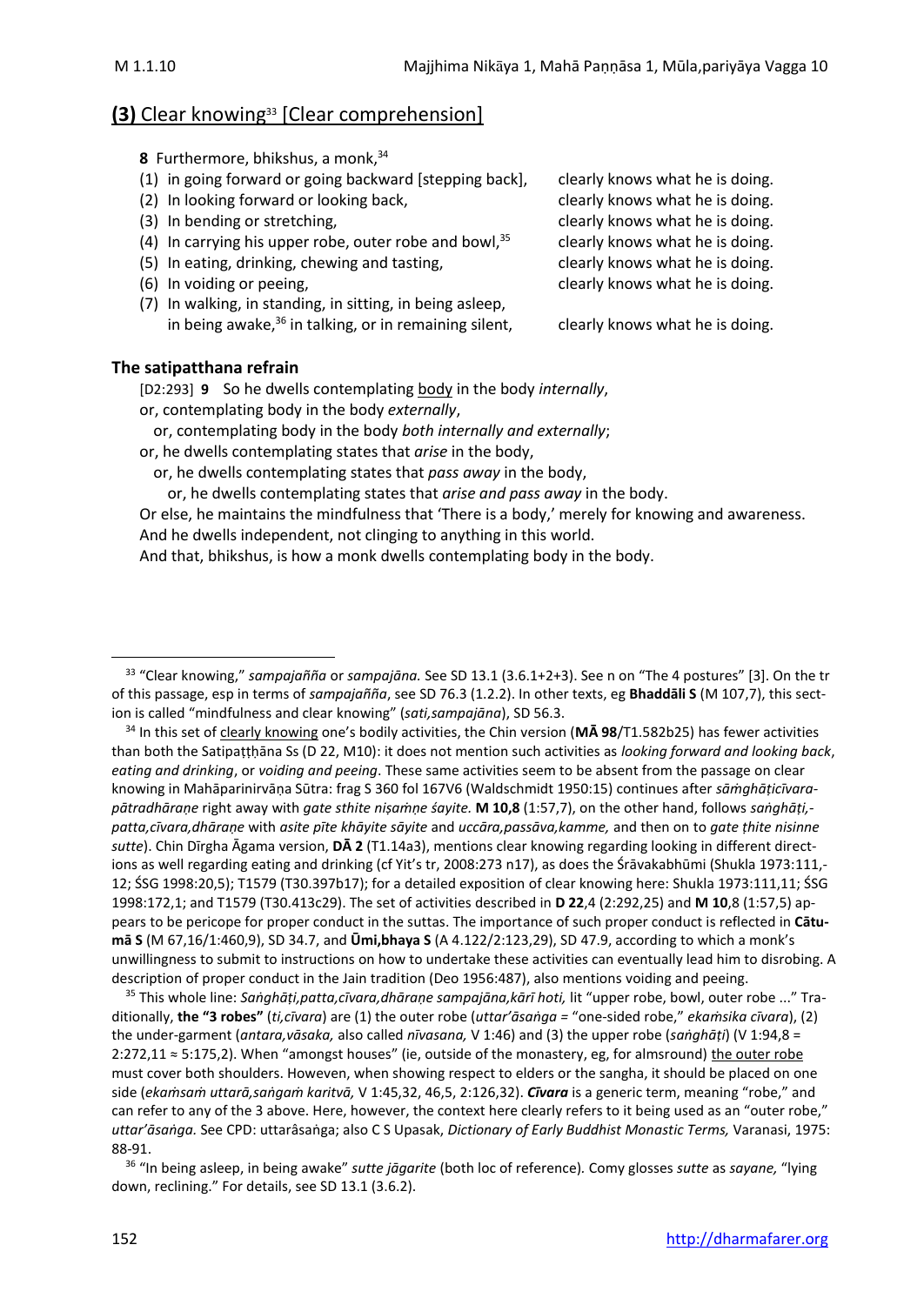# **(4)** Perception of foulness: 31 parts of the body<sup>37</sup>

10 Furthermore, bhikshus, a monk reviews<sup>38</sup> this very body, wrapped in skin and full of various impurities, from the soles of the feet upwards and from the crown of the head downwards:

'In this body there are $39$ 

- (1) head-hairs, body-hairs, nails, teeth, skin; $40$
- (2) flesh, sinews, bones, bone-marrow, kidneys; $41$
- (3) heart, liver, membranes (around the lungs), $42$  spleen, lungs; $43$
- (4) large intestines, small intestines, stomach-contents, $44$  faeces[, brain]; $45$
- (5) bile, phlegm, pus, blood, sweat,  $fat: <sup>46</sup>$
- (6) tears, grease, saliva, snot, oil of the joints, $47$  urine.<sup> $48$ </sup>

10.2 Just as if there were **a bag**, open at both ends, full of various kinds of grain, such as hill-rice, paddy, green gram, $49$  kidney-beans, sesame, husked rice, $50$ 

and a man with good sight were to open the bag and examine them, saying: 'This is hill-rice; this is paddy; this is green gram; this is kidney-bean; this is sesame; this is husked rice,<sup>'51</sup>

10.3 —so, too, a monk reviews this very body, wrapped in skin and full of various impurities, from the soles of the feet upwards and from the crown of the head downwards:

<sup>38</sup> "Reviews," *paccavekkhati,* see SD 13.1 (3.9.3).

<sup>39</sup> In this meditation on body-parts, groups (1)-(4) constitute the earth element (**Mahā Rāhul'ovāda S**, M 62.8/- 1:421 f); groups (5)-(6) constitute the water element (ib M 62,9/1:422). The same sutta describes the fire element as *that by which one is warmed, ages, and burns, and that by which what is eaten, drunk, chewed and tasted gets completely digested,* or whatever else that is liquid, liquefied and clung to internally and individually [belonging to oneself] (M 62.10/1:422); and the wind element as *up-going winds [burping], down-going winds, winds in the*  belly [flatulence], winds that course through the limbs, in-breath and out-breath, or whatever else that is air, airy and clung to internally and individually [belonging to oneself] (M 62,1/1:422 f). See prec n at subheading.

<sup>40</sup> *Kesā lomā nakhā dantā taco.* The meditation on these 5 parts "with skin as the fifth" or "skin pentad" (*taca, pancake kamma-ṭ,ṭhāna*) (Vism 242 = 8.50) forms the basic practice first taught to monks at the end of ordination.

<sup>41</sup> *Maṁsaṁ nahāru aṭṭhi aṭṭhi,miñjā vakkaṁ.*

<sup>42</sup> "Membranes," alt tr "pleura," *kilomaka,* ie a pair of membranous sacs surrounding the lungs.

<sup>43</sup> *Hadayaṁ yakanaṁ kilomakaṁ pihakaṁ papphāsaṁ.*

<sup>44</sup> *Udariyaṁ,* lit "that which is in the *udara* (stomach)," sometimes tr as "gorge" (Vism:Ñ 8.120/-122/258 f); technically, this includes chyme (food half-digested by gastric juices, expelled into the duodenum).

<sup>45</sup> *Antaṁ anta,guṇaṁ udariyaṁ karsaṁ.* The brain is mentioned at Sn 119. Buddhaghosa explains that it was not listed in the Sutta because it is already covered by "bone-marrow" (Vism 240). See M 3:90; KhpA 38. Later traditions add the 32nd part—*matthake mattha,luṅgaṁ* (lit "the brain in the head") (Kh 3, Pm 1:6 f; Vism 8.42- 144/239-266): the "brain" is not listed at S 4:111). Although "brain" is usually listed last, Comys list it as no 20, after "faeces" (KhA 60; Vism 8.126/260) in the set headed by "large intestines" since they have similar or related appearances. The male organ is mentioned at D 1:106 and Sn 1022. Its omission in the satipatthana list is understandable, as the meditation list applies to women, too. Ear-wax is mentioned ar Sn 197. For a fascinating discussion on how ancient ascetics obtain such knowledge of the human anatomy, see Zysk 1998:34-37.

<sup>46</sup> *Pittaṁ semhaṁ pubbo lohitaṁ sedo medo.*

<sup>47</sup> *Lasikā,* ie synovial fluid.

<sup>49</sup> Or, mung beans.

<sup>51</sup> The Pali substantives are in the plural.

<sup>37</sup> Here and in the suttas, this practice is called *asubha,saññā* (perception of foulness) or *asubha,bhāvanā:* see Ency Bsm sv & asubha. Comys, however, use *asubha* (as in *asubha,nimitta,* "the sign of foulness") to refer to any of the 10 foul objects, ie bodily remains in one of the 10 stages of decomposition (Vism 6.1-11/178 f). This suggests that the 2 meditations are closely related: as we contemplate on the canonical 9 stages of bodily decomposition, or a corpse [§§10-30], we also note it parts (where applicable). On details of practice, see **Kāya,gatā,sati S** (M 119), SD 12.21 (5). See also **Vibhaṅga S** (S 51.29/5:277 f), on the analysis of will or desire (*chanda*). See also Analayo 2003: 146-152.

<sup>48</sup> *Assu vasā kheo siṅghāṇikā lasikā muttaṁ.*Here there are a total of 31 parts of the body. See here (4)n.

<sup>&</sup>lt;sup>50</sup> The Pali substantives are in the plural.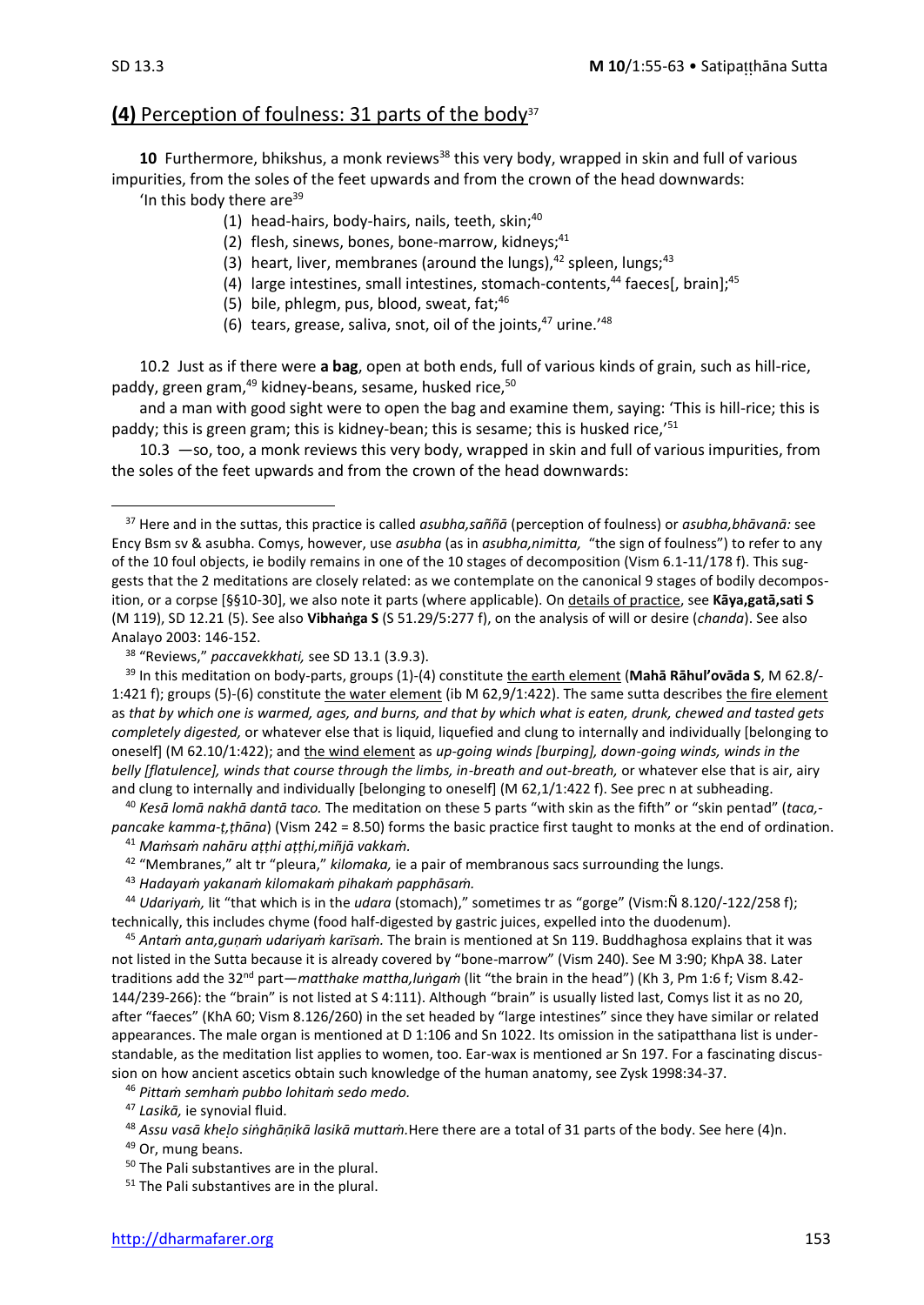10.4 'In this body there are

head-hairs, body-hairs, nails, teeth, skin; flesh, [D 2:294] sinews, bones, bone-marrow, kidneys; heart, liver, membranes (around the lungs), spleen, lungs; large intestines, small intestines, stomach-contents, faeces[, brain]; bile, phlegm, pus, blood, sweat, fat; tears, grease, saliva, snot, oil of the joints, urine.'

#### **The satipatthana refrain**

**11** So he dwells contemplating body in the body *internally*,

or, contemplating body in the body *externally*,

or, contemplating body in the body *both internally and externally*;

or, he dwells contemplating states that *arise* in the body,

or, he dwells contemplating states that *pass away* in the body,

or, he dwells contemplating states that *arise and pass away* in the body.

Or else, he maintains the mindfulness that 'There is a body,' merely for knowing and awareness.

And he dwells independent, not clinging to anything in this world.

And that, bhikshus, is how a monk dwells contemplating body in the body.

# **(5)** The analysis of the 4 elements<sup>52</sup>

**12** Furthermore, bhikshus, a monk reviews<sup>53</sup> this body, however it may be placed or disposed, in terms of the elements:<sup>54</sup>

'There are in this body

- (1) the earth-element,
- (2) the water-element,
- (3) the fire-element,
- (4) the air-element.'<sup>55</sup> **[58]**

12.2 Just as **a skilled butcher** or his apprentice, having slaughtered a cow, were to sit at the crossroads with the carcass divided into portions, so, too, a monk reviews this body, however it may be placed or disposed, in terms of the elements:

<sup>52</sup> Vism 348 says that the 4 primary elements are only briefly explained here, but at length in **Mahā Hatthi,pad pama S** (M 28,6-27/1185-191 @ SD 6.16), **Mahā Rāhul'ovada S** (M 62,8-17/1:421-426), SD 3.11 and **Dhātu, vibhaṅga S** (M 140,13-18/3:240-242), SD 4.17. The 4 elements are explained in some detail in **Mūla,pariyāya S** (M 1). The 6 elements (4 primary elements + space + consciousness) are mentioned in **Saṅgīti S** (D 33,2.1 (16)/3: 248), **Bahu,dhātuka S** (M 115,5/3:62), and **Titth'āyatana S** (A 3.61,6/1:175 f), SD 6.8 n here; also Dhs 638. On how the 4 primary elements cannot exist in themselves: Boisvert 1995:36 f. For practical meditation instructions on the elements: Vimm:ESK 1961:197-205, Vism 351, Pa Auk 1996:17; Fryba 1987:123. For the first 5 elements in later Buddhism: Lama Govinda, *Foundations of Tibetan Mysticism*, 1959:183 ff. See *Khandha 1 Rpa*, SD 17.2.

<sup>53</sup> "Reviews," *paccavekkhati,* see SD 13.1 (3.9b).

<sup>54</sup> In the Tibetan Buddhist tradition, the 4 elements dissolve in the death-process thus: earth dissolves into water, water into fire, fire into air, air into space; the consciousness dissolves in 4 furthers stages (white flash, red flash, black flash, clear light). See Lati Rinbochay & Jeffrey Hopkins, *Death, Intermediate State and Rebirth in Tibetan Buddhism,* Ithaca, NY: Snow Lion, 1979:13-57; Terry Clifford, *Tibetan Buddhist Medicine and Psychiatry: The Diamond Healing,* York Beach, ME: Samuel Weiser, 1984:108-114; Kalu Rimpoche, *Luminous Mind: The Way of the Buddha,* Boston: Wisdom Publications, 1997:53-56; Margaret Coberly, *Sacred Passage: How to provide fearless, compassionate care for the dying,* Boston & London: Shambhala, 2002:79-98.

<sup>55</sup> "Earth" (*paṭhavī*) or extension, "water" (*āpo*) or cohesion, "fire" (*tejo*) or temperature, "air" (*vāyo*) or motion. These are the ancient Indian names for the four "great elements" (*mahā,bhūta*) or qualities present in varying proportions in all matter, that is, the various states of matter.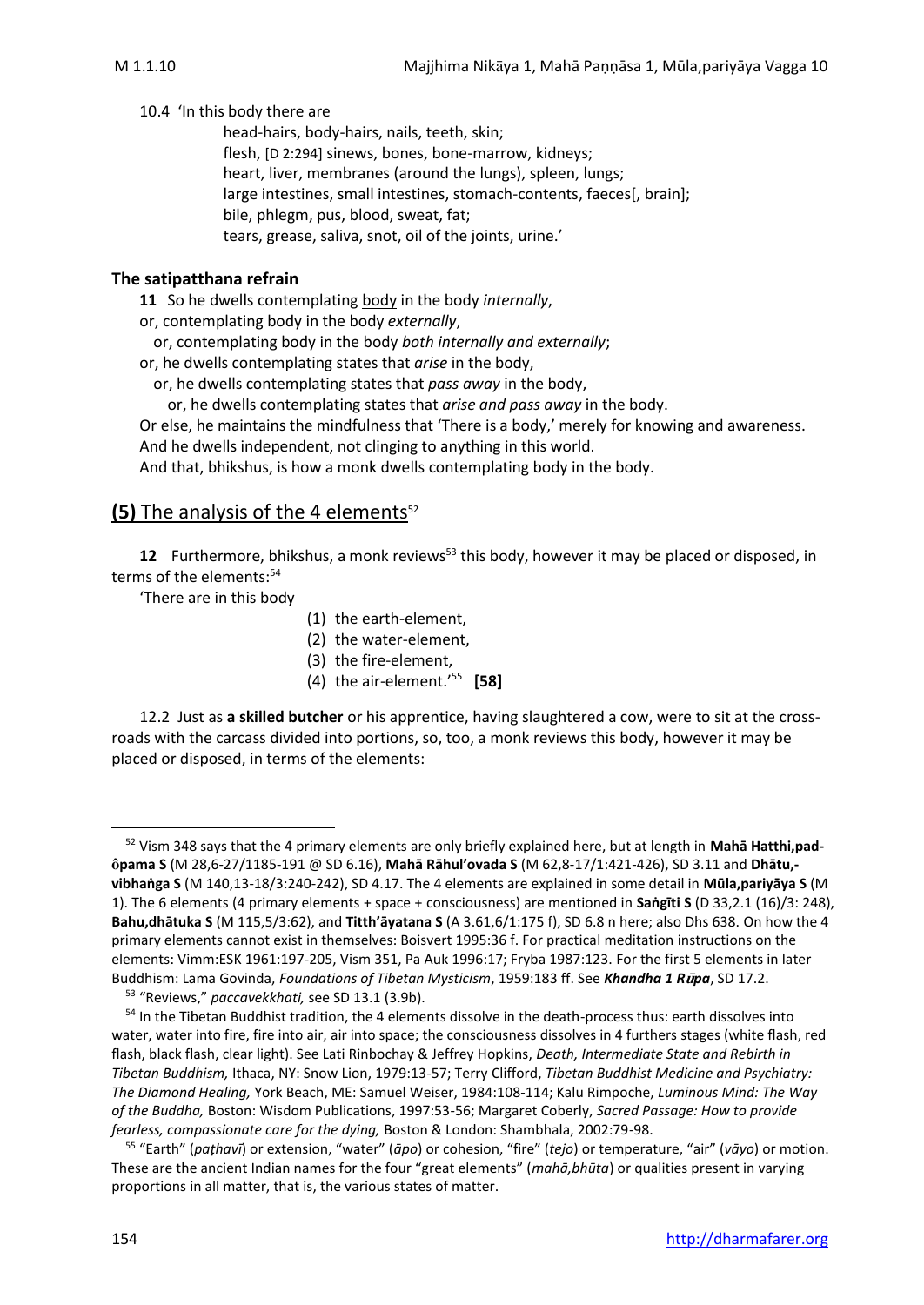12.3 'There are in this body

- (1) the earth-element,
- (2) the water-element,
- (3) the fire-element,
- (4) the air-element.'

#### **The satipatthana refrain**

**13** So he dwells contemplating body in the body *internally*,

or, contemplating body in the body *externally*,

or, contemplating body in the body *both internally and externally*; [D 2:295]

or, he dwells contemplating states that *arise* in the body,

or, he dwells contemplating states that *pass away* in the body,

or, he dwells contemplating states that *arise and pass away* in the body.

Or else, he maintains the mindfulness that 'There is a body,' merely for knowing and awareness. And he dwells independent, not clinging to anything in this world.

And that, bhikshus, is how a monk dwells contemplating body in the body.

# **(6)** The 9 charnel-ground meditations

**14** (1) Furthermore, bhikshus, just as if<sup>56</sup> he were to see **bodily remains** [a corpse]<sup>57</sup> thrown aside in a charnel-ground,<sup>58</sup>

one, two, three days dead, bloated, livid [discoloured], festering,<sup>59</sup>

<sup>57</sup> "Bodily remains," *sarīra,* or "the remains of a body." The word *sarra* (Skt *arra*) has two broad meanings: (1) the body (living or dead); (2) bodily remains (both bones or relics). The *Pali-English Dictionary* gives all these senses: **(1) The (physical) body** (D 1:157; M 1:157; S 4:286; A 1:50, 2:41, 3:57 f, 323 f, 4:190; Sn 478, 584; Dh 151; Nm 181; J 1:394 (six blemishes), 2:31, 3:53 (~*maṁsa,* flesh of the body) ; *antima,sarra,* one who wears his last body, an *anāgāmī* (Sn 624; S 1:210; Dh 400). **(2) A dead body, a corpse** (D 2:141, 164, 295 f; M 1:58, 3:91): this is the sense used here in the Satipaṭṭhāna Ss. **(3) The bones** (D 2:164, 296; M1:58 f). **(4) Relics** (Vv 63, 32; VvA 269). In later works, the suffix *-dhātu* is added, ie *sarrika,dhātu*, to denote "relics (of the Buddha)" (VvA 165, 269; Mahv 13, 167). In **Mahā Parinibbāna S** (D 16 @ SD 9), the word *sarra* is used in all these different ways. See SD 9 §7d(1).

<sup>58</sup> These are the 9 stages of bodily decomposition. Sometimes called *sīvathikā* (cemetery) meditations (V 3:36; D 2:295 f; A 3:268, 323; J 1:146; Pv 3.5.2); but later works refer to them as *asubha* (the foul): see §10 header n. Abhidhamma and Comys list 10 stages: (1) bloated corpse, (2) blue-black corpse, (3) festering corpse, (4) corpse with cracked skin, (5) gnawn and mangled corpse, (6) dismembered corpse, (7) mutilated and dismembered corpse, (8) bloody corpse, (9) corpse with maggots, (10) a skeleton (Dhs 263 f; Vism 6.1-11/178 f; Vimm:ESK 132- 139): see Shaw 2006:101-108 (ch 7). See also Analayo 2003:152-155.

<sup>59</sup> Cf **(Cattāro) Padhāna S** (D 33,1.11(10)/3:225 = A 4.14/2:16 f ) which lists only 6 stages of decomposition, says: "Here, bhikshus, a monk guards the auspicious sign of samadhi when it has arisen, that is to say, the perception [image] of a skeleton (*aṭṭhikaṁ,saññaṁ*), the perception of the worm-infested (corpse) (*puavaka,saññaṁ*), the perception of the discoloured (corpse) (*vinlaka,saññaṁ*), the perception of the festering (corpse) (*vipubbaka,saññaṁ*), the perception of the fissured (corpse) (*vicchidaka,saññaṁ*), the perception of the bloated (corpse), (*uddhumataka,saññaṁ*)*.* This simpler Aṅguttara listing is probably older than the more systematized set of Mahā Satipaṭṭhāna S.

<sup>56</sup> "**Just as if**," *seyyathā pi,* alt tr "as though." [§§14, 17, 26] When *seyyāthā,pi* starts off a passage, as a rule, it presents a parable or simile. Here, embedded in the sentence, it clearly modifies *passeyya,* "were to see, should see." "The phrase 'as though' (*seyyathā pi*) suggests this meditation, and those to follow, need not be based upon an actual encounter with bodily remains in the state of decay described, but can be performed as an imaginative exercise" (M:ÑB 1192 n150). **Visuddhi,magga** details how a meditator can gain the first vision of a decaying corpse in a charnel ground and subsequently develop this vision while meditating in his dwelling (Vism 6.12-69/- 180-190, esp §§6.62-64). **Ledi Sayadaw** says that this meditation could be done based on sick or wounded persons (incl oneself), or with dead animals as the object (TM nd: 58). See also Analayo 2003:152-155.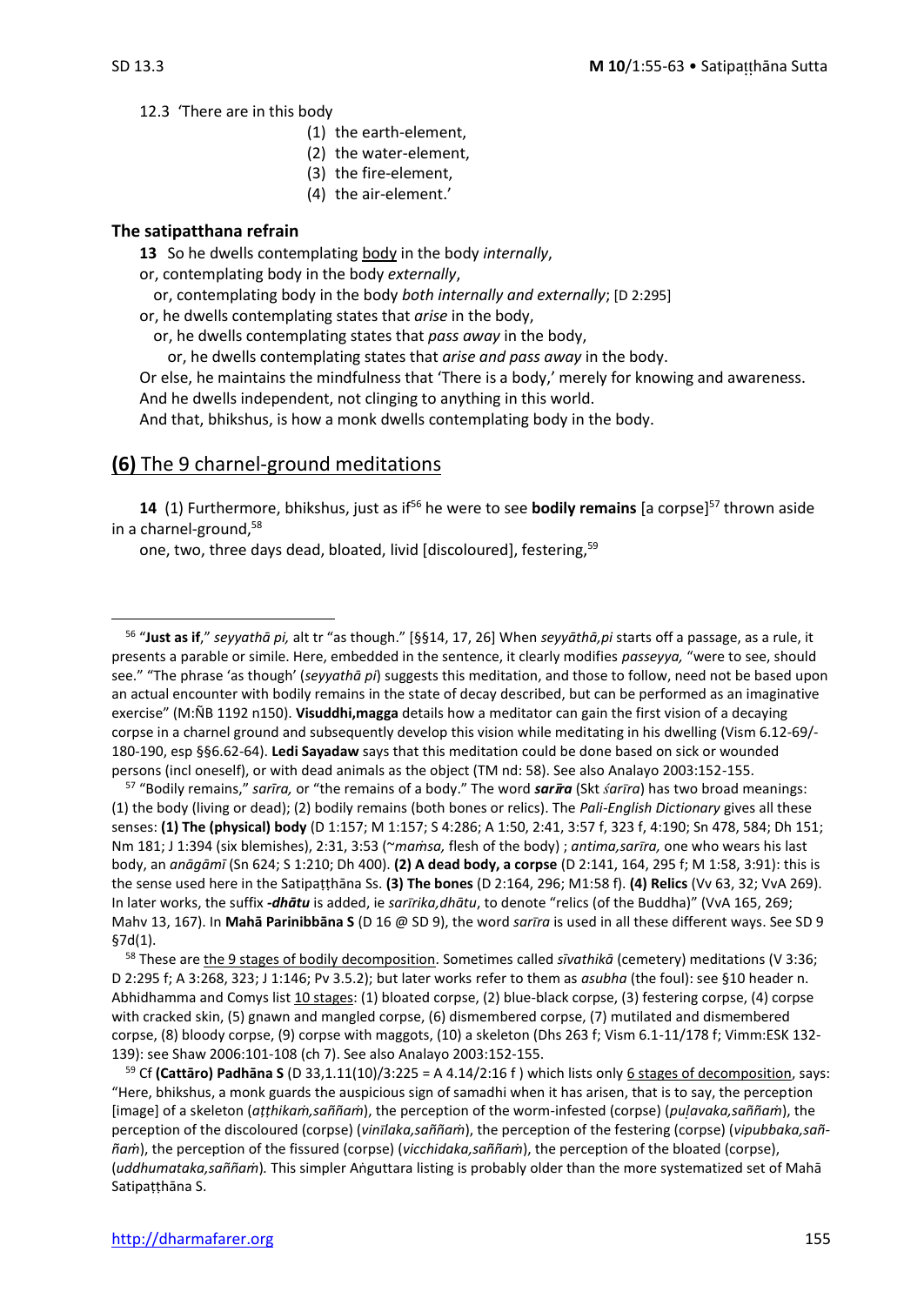$-$ so, too, he compares<sup>60</sup> this very body with that, thinking:

'Such is the nature of this body: it will become like that—this is unavoidable.'<sup>61</sup>

#### **The satipatthana refrain**

**15** So he dwells contemplating body in the body *internally*,

or, contemplating body in the body *externally*,

or, contemplating body in the body *both internally and externally*;

or, he dwells contemplating states that *arise* in the body,

or, he dwells contemplating states that *pass away* in the body,

or, he dwells contemplating states that *arise and pass away* in the body.

Or else, he maintains the mindfulness that 'There is a body,' merely for knowing and awareness. And he dwells independent, not clinging to anything in this world.

And that, bhikshus, is how a monk dwells contemplating body in the body.

**16** (2) Or, again, bhikshus, just as if he were to see bodily remains [a corpse] thrown aside in a charnel-ground,

> being eaten by crows, or being eaten by hawks, or being eaten by vultures, or being eaten by dogs, or being eaten by jackals, or being eaten by various worms and bugs;

—so, too, he compares this very body with that, thinking:

'Such is the nature of this body: it will become like that—this is unavoidable.'

#### **The satipatthana refrain**

[D 2:296] **17** So he dwells contemplating body in the body *internally*, or, contemplating body in the body *externally*,

or, contemplating body in the body *both internally and externally*;

or, he dwells contemplating states that *arise* in the body,

or, he dwells contemplating states that *pass away* in the body,

or, he dwells contemplating states that *arise and pass away* in the body.

Or else, he maintains the mindfulness that 'There is a body,' merely for knowing and awareness.

And he dwells independent, not clinging to anything in this world.

And that, bhikshus, is how a monk dwells contemplating body in the body.

**18-23**<sup>62</sup> Or, again, bhikshus, just as if he were to see bodily remains [bones] thrown aside in a charnel-ground,

- (3) a skeleton with flesh and blood, connected by sinews,
- (4) a skeleton, fleshless, smeared with blood, connected by sinews,
- (5) a skeleton, flesh and blood all gone, connected by sinews,

<sup>60</sup> "He compares," *upasaṁharati,* see SD 13.1 (3.9b).

 $61$  Notice the impersonal tone of the statement, reflecting the lack of ownership and not self, ie, the body is actually beyond one's control [14, 16, 24, 30]. This is an application of the "specific conditionality" (*idap-paccayatā*). See SD 13.1 3.7c + SD 5.16 (2).

 $62$  I have kept to M:ÑB paragraph numbering here for consistency although the numbers here seem to be in excess of the actual paragraphs, even if we insert the "extended *satipaṭṭhāna* formula" after each of these sub-sections.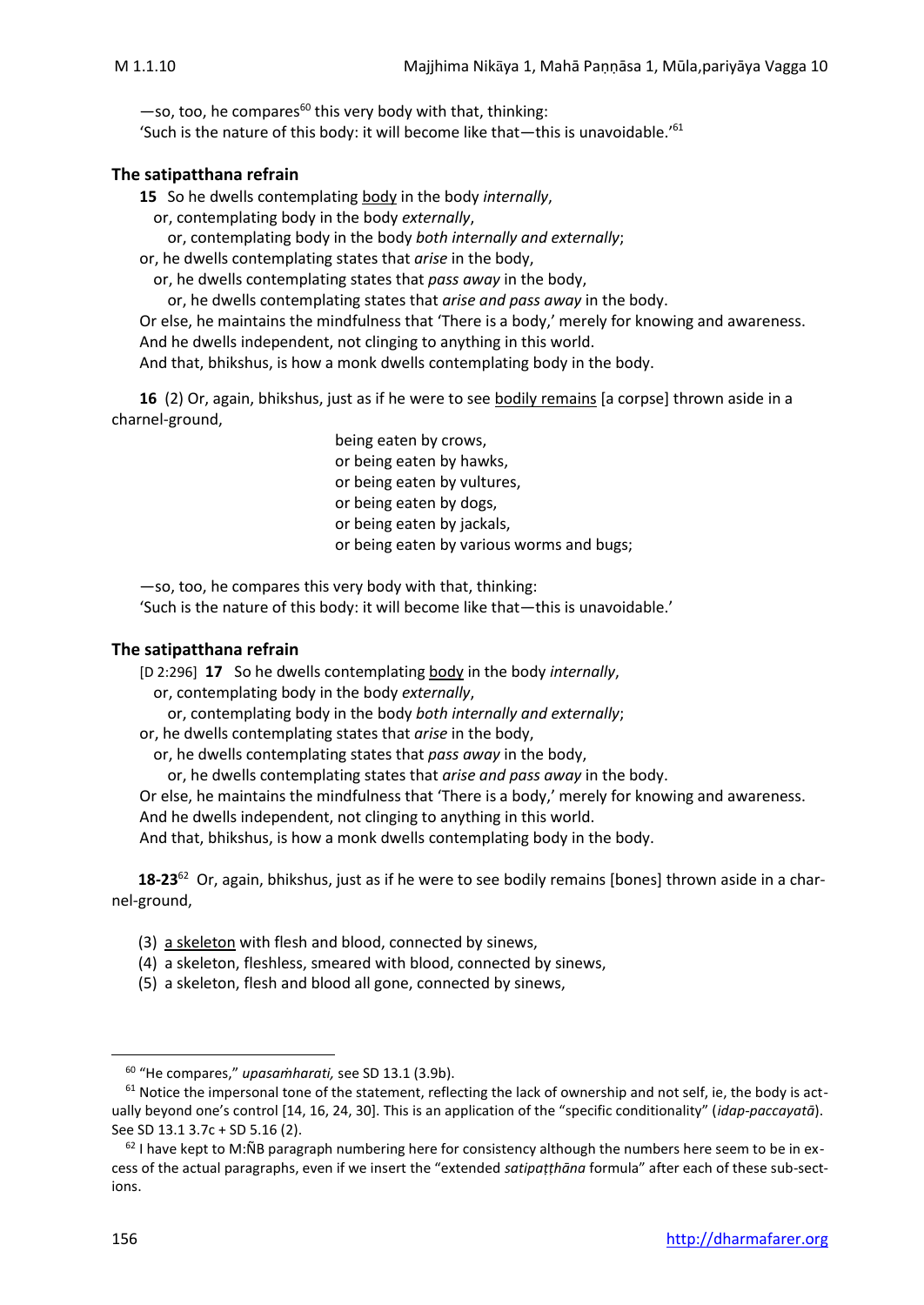(6)  $^{63}$ random disconnected bones, scattered in all directions, a hand-bone here, a foot-bone there, a shin-bone here, a rib there, a thigh-bone here, [D 2:297] a pelvic bone there, a back-bone here, a shoulder-bone there, a neck-bone here, a jaw-bone there, a tooth here, a skull there;

—so, too, he compares this very body with that:

**24** 'Such is the nature of this body: it will become like that—this is unavoidable.'

#### **The satipatthana refrain**

**25** So he dwells contemplating body in the body *internally*,

- or, contemplating body in the body *externally*,
- or, contemplating body in the body *both internally and externally*;
- or, he dwells contemplating states that *arise* in the body,
	- or, he dwells contemplating states that *pass away* in the body,

or, he dwells contemplating states that *arise and pass away* in the body.

Or else, he maintains the mindfulness that 'There is a body,' merely for knowing and awareness. And he dwells independent, not clinging to anything in this world.

And that, bhikshus, is how a monk dwells contemplating body in the body.

**26** Or, again, bhikshus, just as if he were to see bodily remains thrown aside in a charnel-ground,

**27** (7) the bones bleached, looking like conch-shells,

- **28** (8) the bones piled up, over a year old,
- **29** (9) the bones reduced to dust; **[59]**

—so, too, he compares this very body with that:

**30** 'Such is the nature of this body: it will become like that—this is unavoidable.'

#### **The satipatthana refrain**

**31** So he dwells contemplating body in the body *internally*,

or, contemplating body in the body *externally*,

or, contemplating body in the body *both internally and externally*; [D 2:298]

or, he dwells contemplating states that *arise* in the body,

or, he dwells contemplating states that *pass away* in the body,

or, he dwells contemplating states that *arise and pass away* in the body.

Or else, he maintains the mindfulness that 'There is a body,' merely for knowing and awareness.

And he dwells independent, not clinging to anything in this world.

And that, bhikshus, is how a monk dwells contemplating body in the body.

#### B. FEELING CONTEMPLATION

*Vedanā'nupassanā*

**32** And how, bhikshus, does a monk dwell contemplating **feelings in the feelings**? 64 Here, bhikshus, a monk,

- (1) feeling **a pleasant feeling**, feeling a painful feeling,<sup>67</sup> he understands,  $\qquad$  'I feel a painful feeling' ['Pain'];
- <sup>65</sup> understands,  $\hspace{1cm}$  'I feel a pleasant feeling' ['Pleasant feeling'],  $^{66}$ 
	-
	- feeling a neutral feeling, he understands,  $\qquad \qquad$  'I feel a neutral feeling' ['Neutral feeling'].<sup>68</sup>

<sup>&</sup>lt;sup>63</sup> For variant readings, see PTS ed, D 2:296 f.

<sup>64</sup> On the tr here, see §1 n on "Contemplating body in the body."

<sup>65</sup> *Sukhaṁ vedanaṁ*, either bodily or mental.

<sup>&</sup>lt;sup>66</sup> On the tr here, see §1 n on "Contemplating body in the body."

<sup>67</sup> *Dukkhaṁ vedanaṁ*, either bodily or mental.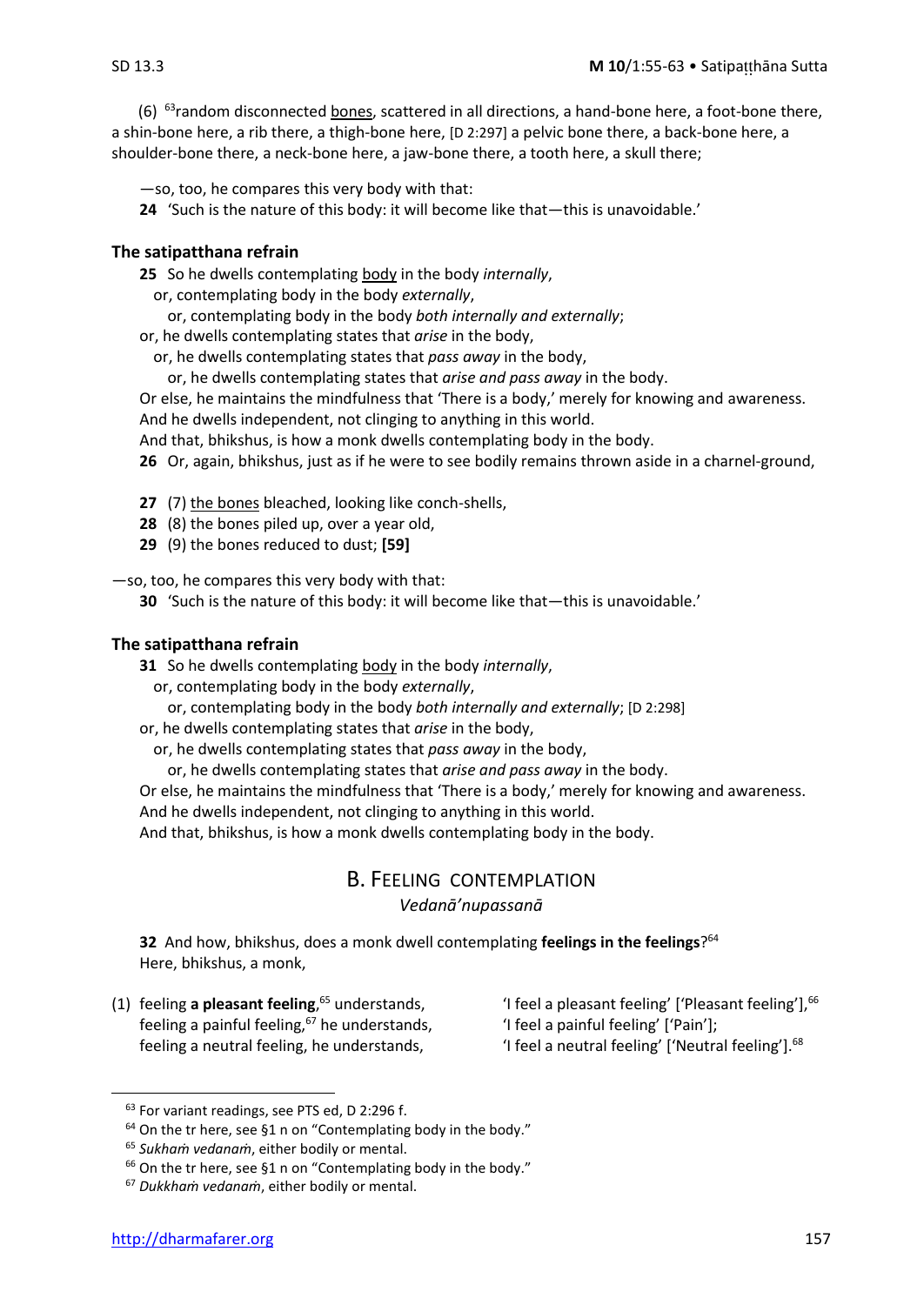| (2) Feeling a pleasant sensual [carnal] feeling, $69$<br>'I feel a pleasant sensual feeling' ['Pleasant sensual feeling'].                          |                                                                                             |
|-----------------------------------------------------------------------------------------------------------------------------------------------------|---------------------------------------------------------------------------------------------|
| feeling a pleasant non-sensual [spiritual] feeling, <sup>70</sup><br>he understands,                                                                | 'I feel a pleasant non-sensual feeling' ['Pleasant<br>non-sensual feeling'];                |
| (3) Feeling a painful sensual feeling,<br>'I feel a painful sensual feeling' ['Painful sensual feeling'].<br>feeling a painful non-sensual feeling, |                                                                                             |
| he understands,                                                                                                                                     | 'I feel a painful non-sensual feeling';                                                     |
| (4) Feeling a neutral sensual feeling, he understands,                                                                                              | 'I feel a neutral sensual feeling' ['Neutral sens-<br>ual feeling'].                        |
| feeling a neutral non-sensual feeling,                                                                                                              | he understands, 'I feel a neutral non-sensual<br>feeling.' ['Neutral non-sensual feeling.'] |
|                                                                                                                                                     |                                                                                             |

**33** So he dwells contemplating feelings in the feelings *internally*,

- or, contemplating feelings in the feelings *externally*,
	- or, contemplating feelings in the feelings *both internally and externally*.

Or, he dwells contemplating states that *arise* in the feelings,

or, he dwells contemplating states that *pass away* in the feelings, [D 2:299]

or, he dwells contemplating states that *arise and pass away* in the feelings;

Or else, he maintains the mindfulness that 'There is feeling (*atthi vedanā'ti*),' merely for knowing and awareness.

And he dwells independent, not clinging to anything in this world.

And that, bhikshus, is how a monk dwells contemplating feelings in the feelings.

# C. MIND CONTEMPLATION

#### *Cittânupassanā*

**34** And how, bhikshus, does a monk dwell **contemplating the mind**<sup>71</sup> **in the mind**? Here, bhikshus,<sup>72</sup>

<sup>68</sup> *Adukkham-asukhaṁ vedanaṁ*, mental only: one is only aware that a feeling is present. Comy says that it is not easy to be mindful of neutral feeling, and that it should be best approached by way of inference, by noting the absence of both pleasant and unpleasant feelings. Comy illustrates with the example of a hunter seeing tracks before and after a rock, thereby inferring the track of an animal (MA 1:277). **Dhamma,saṅgaṇ** says that only the sense of touch is accompanied by pain or pleasure, while feelings arising at the other four sense-doors are invariably neutral (Dhs 139-145; Abhds 2). The suttas however speak of pleasant and unpleasant sights, sounds, smells, and tastes, that in turn condition the arising of corresponding feelings of pleasure or displeasure (S 4:115, 119, 125, 126). "This *Abhidhammic* presentation offers an intriguing perspective on contemplating feeling, since it invites an inquiry into the degree to which an experience of delight or displeasure in regard to sight, sound, smell or taste is simply the outcome of one's own mental evaluation" (Anālayo, *Satipaṭṭhāna,* 2003:171).

<sup>69</sup> *S'āmisaṁ sukhaṁ vedanaṁ. S'āmisa = sa-āmisa*, "sensual," lit "with flesh" thus connoting some sense of the carnal, ie connected to the pleasures of the 5 senses (*kāma,guṇā*) (S 4:235, 236).

<sup>70</sup> *Nirāmisaṁ sukhaṁ vedanaṁ.* Here, *nirāmisa* means "non-sensual," "non-carnal" or "spiritual," which according to Comy refers to the 6 joyful feelings connected with the sense-doors but not dependent on sense-desire (MA 1:279). In **Saḷ-āyatana Vibhaṅga S** (M 137), *s'āmisa* and *nirāmisa* refer to the household life and to the renounced life respectively (SD 29.5). Elsewhere, as in **Suddhika Nirāmisa S** (S 36.29), *nirāmisa pti, nirāmisa sukha* and *nirāmisā upekkhā* are experienced in the dhyanas (S 36.29,8-15/4:236 f), SD 55.4. See D 2:298; M 1:59; S 4:- 235, 2362; A 1:81, 3:412l, Pm 2:233. See also Sue Hamilton, *Identity and Experience,* 1996:43 f.

<sup>71</sup> "Mind," *citta,* also tr as "mind consciousness" (Brahmavamso). or "mind-objects." See SD 13.1 (§5C).

<sup>72</sup> See SD 13.1 (9b): "Mental noting," & Gethin 2001:46.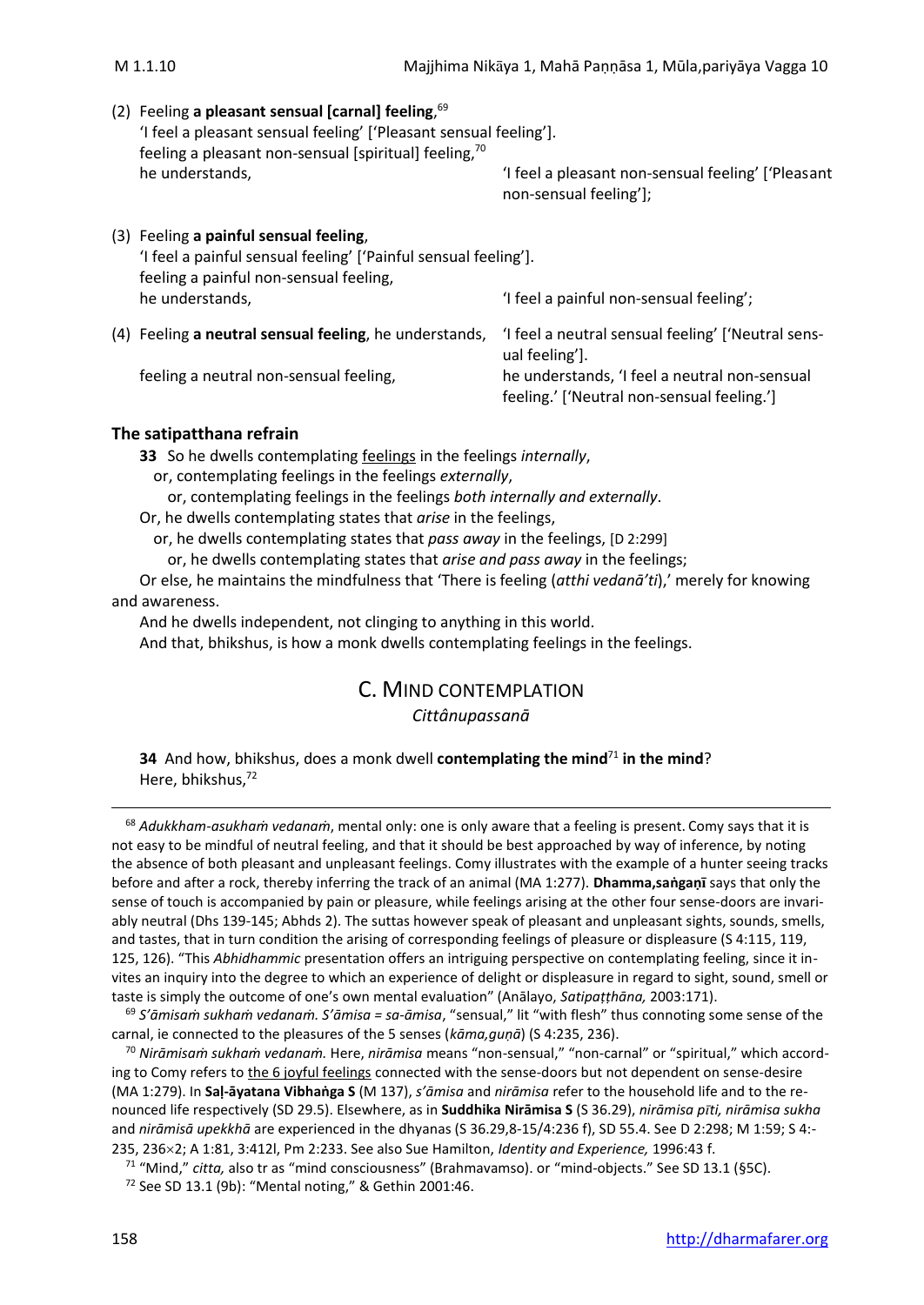- (1) a monk understands a **lustful mind** as 'Lustful mind,' or, he understands a lust-free mind as 'Lust-free mind.'
- (2) Or, he understands **a hating mind** as 'Hating mind,' or, he understands a hate-free mind as  $\blacksquare$  Thate-free mind.
- (3) Or, he understands **a deluded mind** as 'Deluded mind,' or, he understands an undeluded mind as 'Undeluded mind.'
- (4) Or, he understands **a narrowed [constricted] mind** as 'Narrowed mind,'<sup>73</sup> or, he understands a distracted mind as  $\frac{174}{2}$
- (5) Or, he understands **a great [exalted] mind** as 'Great mind [Exalted mind],'<sup>75</sup> or, he understands a small mind [unexalted mind] as 'Small mind [Unexalted mind].'
- (6) Or, he understands **a surpassable mind** as 'Surpassable mind,' or, he understands an unsurpassable mind as "Unsurpassable mind.<sup>76</sup>
- 
- or, he understands an unfreed mind as 'Unfreed mind.'

(7) Or, he understands **a concentrated mind** as 'Concentrated mind,' or, he understands an unconcentrated mind as 'Unconcentrated mind.' (8) Or, he understands **a freed mind** as 'Freed mind,'

**35** So he dwells contemplating mind in the mind *internally*, or, contemplating mind in the mind *externally*,

or, contemplating mind in the mind *both internally and externally*.

Or, he dwells contemplating states that *arise* in the mind, **[60]**

or, he dwells contemplating states that *pass away* in the mind,

or, he dwells contemplating states that *arise and pass away* in the mind;

Or else, he maintains the mindfulness that 'There is a mind (*atthi cittan'ti*),' [D 2:300] merely for knowing and awareness.

And he dwells independent, not clinging to anything in this world. And that, bhikshus, is how a monk dwells contemplating mind in the mind.<sup>77</sup>

# D. DHARMA CONTEMPLATION<sup>78</sup> *Dhammânupassanā*

# **(1)** The 5 mental hindrances

**36** And how, bhikshus, does a monk dwell contemplating dharmas in the dharmas [mind-objects in the mind-objects]?

Here, bhikshus, a monk dwells contemplating dharmas in the dharmas in respect to **the 5 hindrances**. 79

How does a monk dwell contemplating dharmas in the dharmas in respect to the 5 hindrances? Here, bhikshus,

<sup>73</sup> "Narrowed mind," *saṅkhittaṁ cittaṁ,* ie "narrowed" or "compressed" due to sloth and torpor.

<sup>74</sup> "Distracted mind," *vikkhittaṁ cittaṁ,* ie "distracted" by restlessness and worry.

<sup>75</sup> "Great mind" or "the mind grown great," *maha-g,gataṁ cittaṁ*, ie made great or "exalted" because all the mental hindrances have been overcome, thus attaining a form dhyana or a formless attainment. See **Catuttha Jhāna Pañha S** (S 40.4) @ SD 24.14 (4). Properly speaking, only the first 4 form dhyanas are called *jhāna*, while the higher 4 formless bases are called *samāpatti* (attainment); and that the 4 formless attainments actually belong to the 4<sup>th</sup> form dhyana since they all possess the same two factors (ie equanimity and samadhi).

<sup>76</sup> Unsurpassable (*anuttaraṁ*) mind, prob syn with "great" mind. See D:W 592 n667 & Anālayo 2005 ad M 1:59. <sup>77</sup> See SD 17.8b (2.2.2.7).

<sup>78</sup> **Sujato**, in *A History of Mindfulness,* makes an important n on this section: see SD 13.1 (5D.3).

<sup>79</sup> The mental hindrances can only be properly noted only *after* one has abandoned them. See SD 13.1 (5D.2).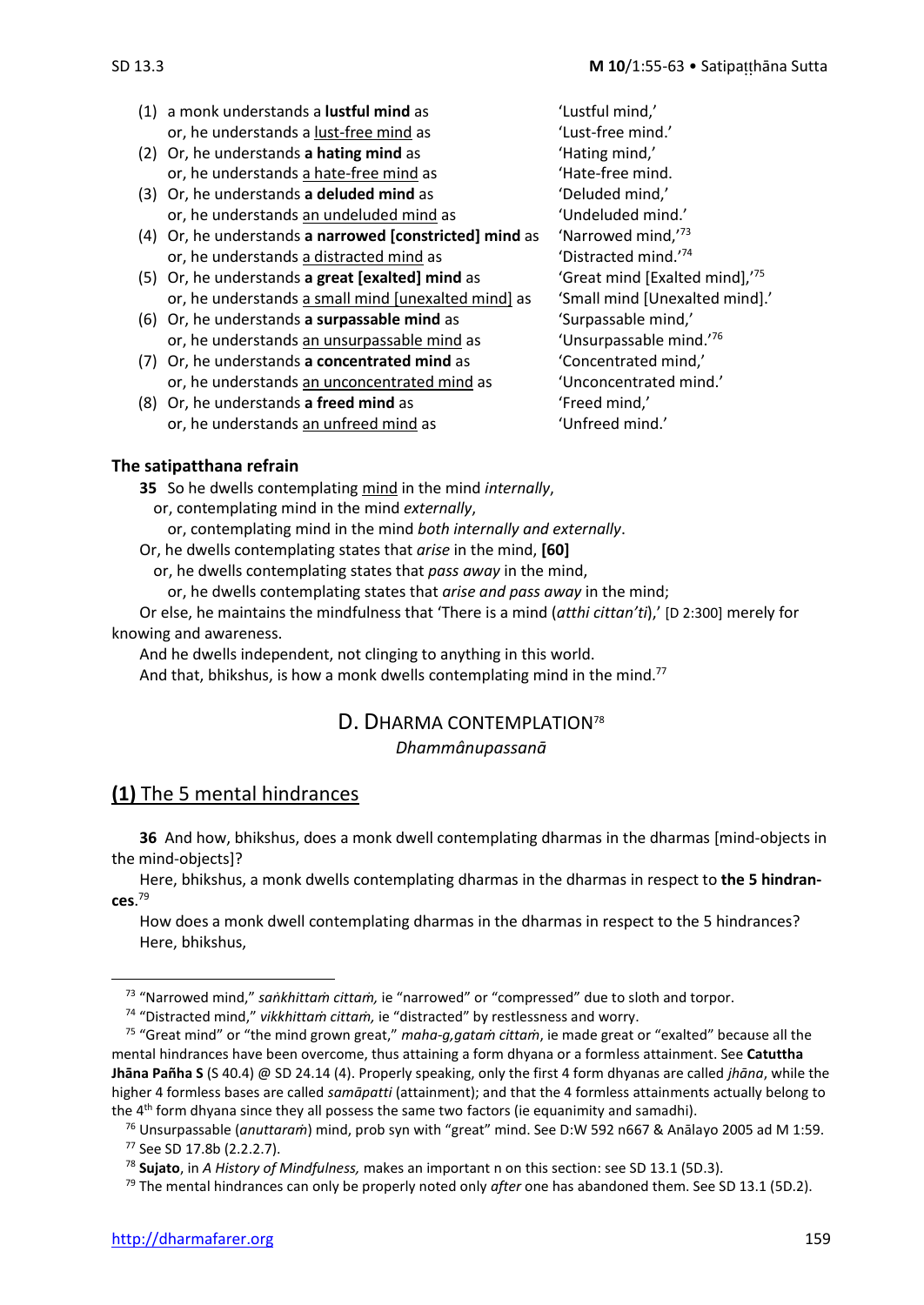- (1) when there is **sensual desire**<sup>80</sup> in him, he understands, 'There is sensual desire in me.' Or, when there is no sensual desire in him, he understands, 'There is no sensual desire in me.' And he understands the arising of unarisen sensual desire; and he understands the letting go of arisen sensual desire; and he understands the non-arising further of the sensual desire that he has given up.
- (2) When there is **ill will** in him, he understands, 'There is ill will in me.' Or, when there is no ill will in him, he understands, 'There is no ill will in me.' And he understands the arising of unarisen ill will; and he understands the letting go of arisen ill will; and he understands the non-arising further of the ill will that he has given up.
- (3) When there are **sloth and torpor** in him, he understands, 'There are sloth and torpor in me.' Or, when there are no sloth and torpor in him, he understands, 'There are no sloth and torpor in me.' And he understands the arising of unarisen sloth and torpor; and he understands the letting go of the arisen sloth and torpor; and he understands the non-arising further of the sloth and torpor that he has given up.
- (4) When there are **restlessness and worry** in him, he understands, 'There are restlessness and worry [D 2:301] in me.' when there are no restlessness and worry in him, he understands, 'There are no restlessness and worry in me.' And he understands the arising of unarisen restlessness and worry; and he understands the letting go of arisen restlessness and worry; and he understands the non-arising further of the restlessness and worry that he has given up.
- (5) When there is **doubt**<sup>81</sup> in him, he understands, 'There is doubt in me.' Or, when there is no doubt in him, he understands, 'There is no doubt in me.' And he understands the arising of unarisen doubt; and he understands the letting go of arisen doubt; and he understands the non-arising further of the doubt that he has given up.

- **37** So he dwells contemplating dharmas in the dharmas *internally*,
	- or, contemplating dharmas in the dharmas *externally*,
	- or, contemplating dharmas in the dharmas *both internally and externally*.
- Or, he dwells contemplating states that *arise* in dharmas,<sup>82</sup>

<sup>80</sup> *Kāma-c,chanda* is almost identical with "a lustful mind" (*sa,rāgaṁ cittaṁ*) in §34(1). Both refer to sensual desire in general, and arises from wrong reflection on a sensually attractive sense-object. The exercise in §12 is simply that of noting the presence of such a state of mind. Here, one goes on to investigate how it arises, how it can be removed, etc (through right effort). See *Kāma-c,chanda*, SD 32.3.

 $81$  This includes doubts regarding the 3 jewels, that is, the possibility of becoming a Buddha, the truth that makes this possible, and the community of spiritual individuals; the inability to distinguish the wholesome from the unwholesome, etc (see D 1,2.24). As such it includes both doubting and vacillation.

 $82$  According to DA, here and the following, the factors only refer to those giving rise to the mental hindrances by unskillful consideration of sensually attractive objects, and of their passing away by skilful consideration.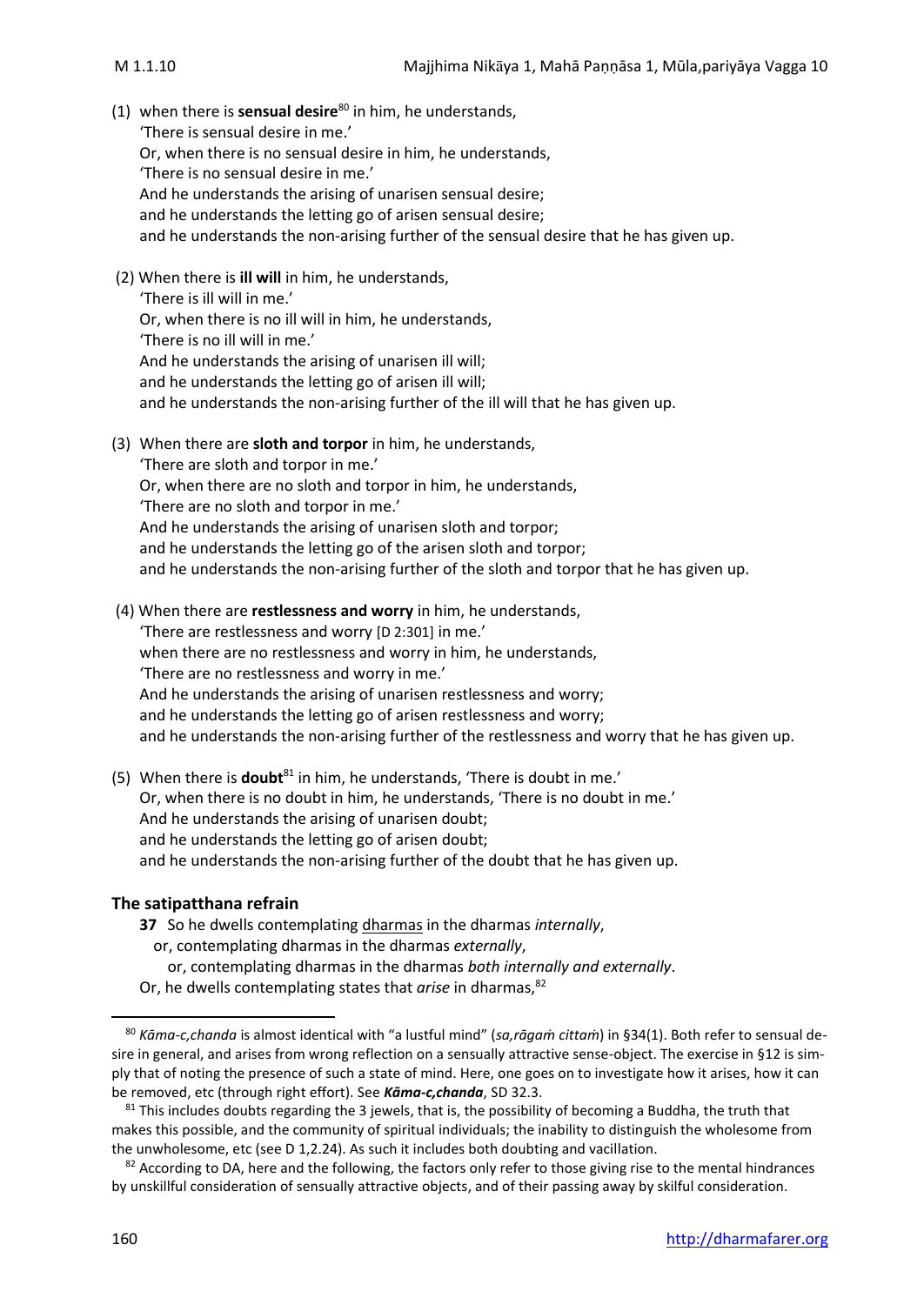or, he dwells contemplating states that *pass away* in dharmas,

or, he dwells contemplating states that *arise and pass away* in dharmas;

Or else, he maintains the mindfulness that 'There are dharmas (*atthi dhammâ ti*),' merely for knowing and awareness.

And he dwells independent, not clinging to anything in this world.

And that, bhikshus, is how a monk dwells contemplating dharmas in the dharmas in respect to *the 5 hindrances*.

# **(2)** The 5 aggregates

**38** Again, bhikshus, a monk dwells contemplating dharmas in the dharmas **[61]** in respect to **the 5 aggregates of clinging**.

How does a monk dwell contemplating dharmas in the dharmas in respect to the 5 aggregates of clinging?

Here, bhikshus, a monk considers thus,

- (1) 'Such is  $form<sup>83</sup>$  such is the arising of form, such is the passing away of form.'</u>
- (2) 'Such is feeling, such is the arising of feeling, such is the passing away of feeling.'
- (3) 'Such is perception,<sup>84</sup> such is the arising of perception, such is the passing away of perception.'
- (4) 'Such are formations, <sup>85</sup> [D 2:302] such is the arising of formations, such is the passing away of formations;
- (5) 'Such is consciousness,<sup>86</sup> such is the arising of consciousness, such is the passing away of consciousness.

#### **The satipatthana refrain**

**39** So he dwells contemplating dharmas in the dharmas *internally*,

or, contemplating dharmas in the dharmas *externally*,

or, contemplating dharmas in the dharmas *both internally and externally*.

Or, he dwells contemplating states that *arise* in dharmas,

or, he dwells contemplating states that *pass away* in dharmas,

or, he dwells contemplating states that *arise and pass away* in dharmas;

Or else, he maintains the mindfulness that 'There are dharmas (*atthi dhammâ ti*),' merely for knowing and awareness.

And he dwells independent, not clinging to anything in this world.

And that, bhikshus, is how a monk dwells contemplating dharmas in the dharmas in respect to *the 5 aggregates*.

#### **(3)** The 6 sense-bases

**40** Again, bhikshus, a monk dwells contemplating dharmas in the dharmas in respect to **the 6 internal and 6 external sense-bases**. 87

<sup>83</sup> *Rūpa*, defined as "the 4 great elements and form derived from them" (S 22.56). In the term *rūpa,kāya*, both components can be translated as "body," but while *rūpa* is material, especially visible, form, *kāya* is body as an aggregate, as in "a body of form, a body of men." Often contrasted with *nāma,kāya,* that is, the mental component of the term *nāma,rūpa,* "mind and body." See BDict: *kāya*.

<sup>84</sup> *Saññā,* defined as "distinguishing a thing by its marks" (S 22.79).

<sup>85</sup> *Saṅkhāra,* one of the difficult Buddhist terms to tr as it is polysemous. Here it applies to the group of formations. The Abhidhamma traditionally lists 50 of them, embracing various factors, the most important of which is volition (*cetanā*), that is, karma itself. Formations include what we call emotions (ie karmic reactions). See D:W n293.

<sup>86</sup> *Viññāṇa,* "consciousness," divided into six, namely, eye-consciousness, ear-consciousness, nose-consciousness, tongue-consciousness, body-consciousness and mind-consciousness.

<sup>87</sup> *Chasu ajjhattika,bāhiresu āyatanesu,* lit "in the six internal and six external sense-bases." See SD 13.1 (3.7.5).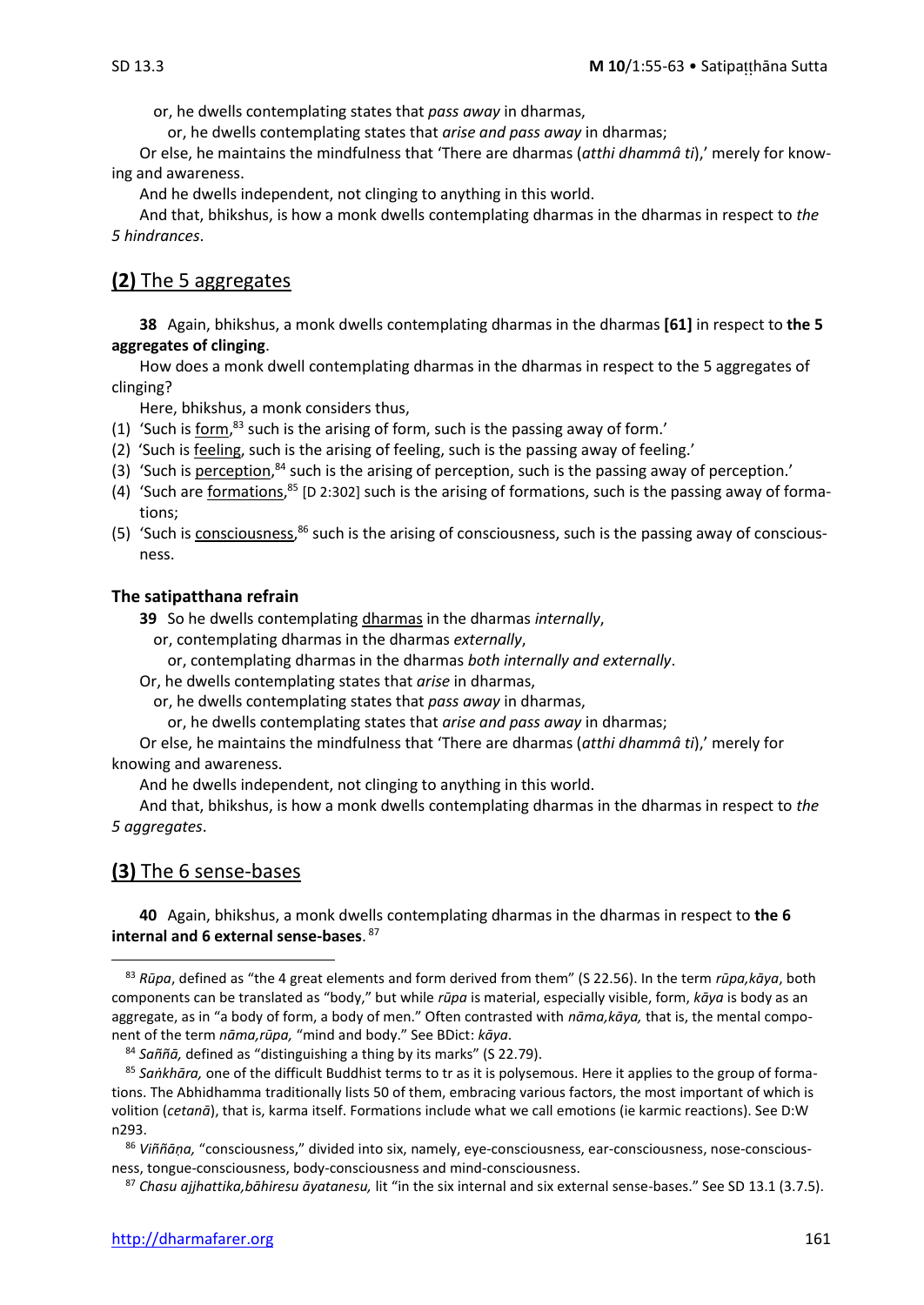40.2 Bhikshus, how does a monk dwell contemplating dharmas in the dharmas in respect to the 6 internal and 6 external sense-bases?

40.3 Here, bhikshus, a monk

- (1) understands **the eye** and understands forms, 88
	- and he understands whatever fetter<sup>89</sup> that arises dependent on both,
		- and he understands the arising of an unarisen fetter,
			- and he understands the letting go of an arisen fetter,
			- and he understands the non-arising further of the fetter that he has given up.
- (2) He understands **the ear** and understands sounds, and he understands whatever fetter that arises dependent on both, and he understands the arising of an unarisen fetter, and he understands the letting go of an arisen fetter, and he understands the non-arising further of the fetter that he has given up.
- (3) He understands **the nose** and understands smells, and he understands whatever fetter that arises dependent on both, and he understands the arising of an unarisen fetter, and he understands the letting go of an arisen fetter, and he understands the non-arising further of the fetter that he has given up.
- (4) He understands **the tongue** and understands tastes, and he understands whatever fetter that arises dependent on both, and he understands the arising of an unarisen fetter, and he understands the letting go of an arisen fetter, and he understands the non-arising further of the fetter that he has given up.
- (5) He understands **the body**<sup>90</sup> and understands touches,<sup>91</sup> and he understands whatever fetter that arises dependent on both, and he understands the arising of an unarisen fetter, and he understands the letting go of an arisen fetter, and he understands the non-arising further of the fetter that he has given up.
- (6) He understands **the mind**<sup>92</sup> and understands dharmas [mind-objects], andhe understands whatever fetter that arises dependent on both, [D 2:303] and he understands the arising of an unarisen fetter, and he understands the letting go of an arisen fetter, and he understands the non-arising further of the fetter that he has given up.

<sup>88</sup> *Rūpe* (accusative plural of *rūpa* in this specific sense): "eye-objects, visible forms, shapes."

<sup>89</sup> The 10 fetters (*saṁyojana*) listed here are not those in connection with sainthood (streamwinning, etc) (see **nāpāna,sati S** (M 118,9-12/3:80) nn, SD 7.13), but of the Abhidhamma tradition, namely, sensual desire (*kāmac,chanda*), repulsion (*paṭigha*), conceit (*māna*), views (*ditthi*), doubt (*vicikicchā*), desire for existence (*bhava,rāga*), clinging to rituals and vows (*sīla-b,bata parāmasa*), envy (*issā*), avarice (*macchariya*) and ignorance (*avijjā*) (Vbh 969/17; Dhs 1113/197, 1469/247; DA 3:784). See **Saññojana S** (S 41.1,10/4:283 @ SD 32.11).

<sup>90</sup> Here the "body" is *kāya* in the specific sense of "body-organ," ie the base of tactile contact. See §3 n on "Contemplating body in the body."

<sup>91</sup> "Touches," *phoṭṭhabbā.* At the time of tr, I think this usage here is a neologism, since "touch" is the defined in the dictionaries as an *uncountable* sense-experience. However, the context here clearly refers to a range of such experiences taken separately, and as such requires it to be a countable noun.

<sup>92</sup> "Mind," *manaṁ*.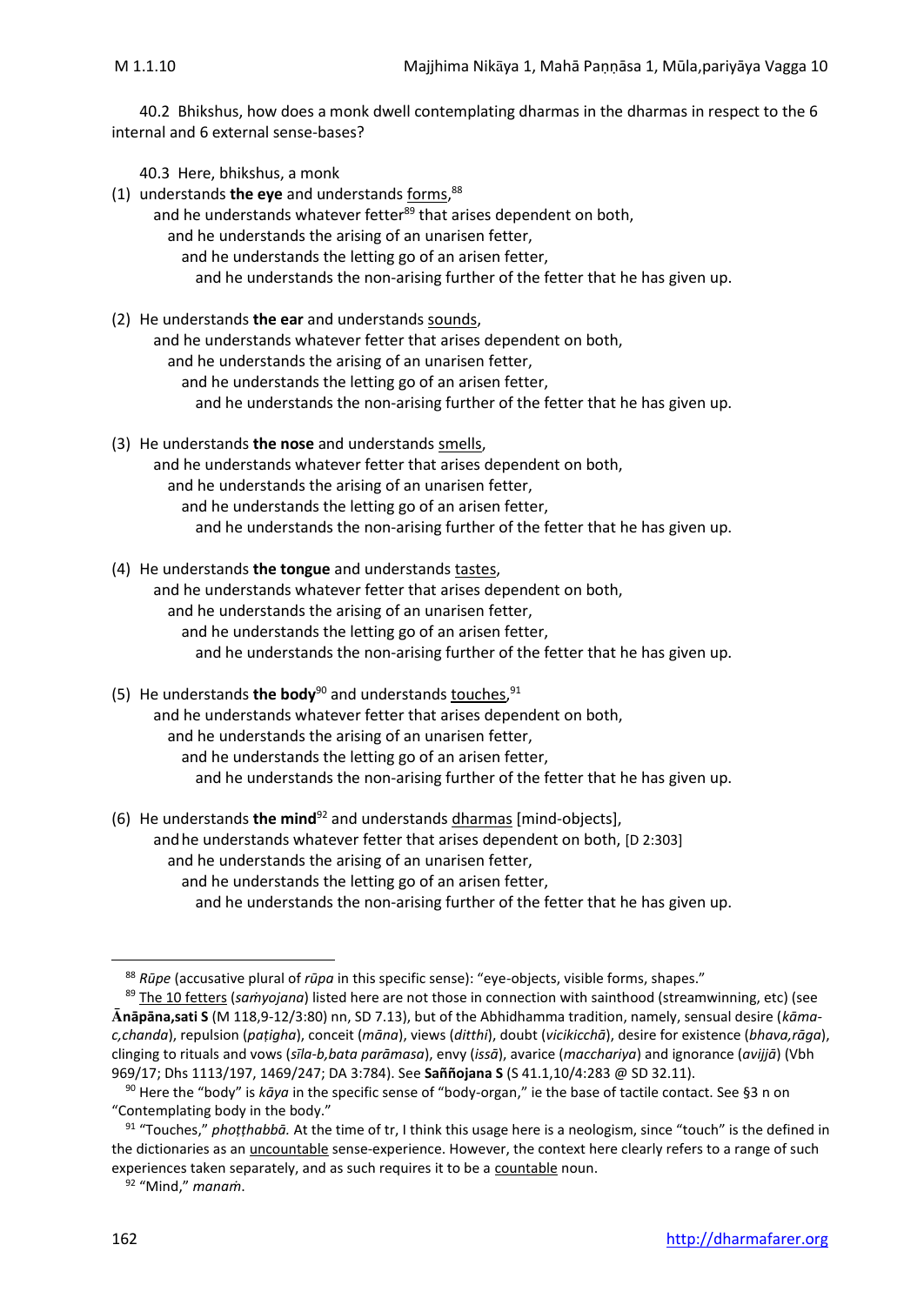**41** So he dwells contemplating dharmas in the dharmas *internally*,

or, contemplating dharmas in the dharmas *externally*,

or, contemplating dharmas in the dharmas *both internally and externally*.

Or, he dwells contemplating states that *arise* in dharmas,

or, he dwells contemplating states that *pass away* in dharmas,

or, he dwells contemplating states that *arise and pass away* in dharmas;

Or else, he maintains the mindfulness that 'There are dharmas (*atthi dhammâ ti*),' merely for knowing and awareness.

And he dwells independent, not clinging to anything in this world.

And that, bhikshus, is how a monk dwells contemplating dharmas in the dharmas in respect to *the 6 internal sense-bases and 6 external sense-bases*.

# **(4)** The 7 awakening-factors

**42** Again, bhikshus, a monk dwells contemplating dharmas in the dharmas in respect to **the 7 awakening-factors**. 93

42.2 How does a monk dwell contemplating dharmas in the dharmas in respect to the 7 awakening-factors?

42.3 Here, bhikshus, a monk,

(1) when there is the awakening-factor of **mindfulness** in him, he understands, 'There is the awakening-factor of mindfulness in me.'

Or, when there is no awakening-factor of mindfulness in him, he understands, **[62]**  'There is no awakening-factor of mindfulness in me.'

And he understands the arising of an unarisen awakening-factor of mindfulness; and he understands the perfecting of the arisen awakening-factor of mindfulness.

(2) When there is the awakening-factor of **dharma-discernment**<sup>94</sup> in him, he understands, 'There is the awakening-factor of dharma-discernment in me.'

Or, when there is no awakening-factor of dharma-discernment in him, he understands, 'There is no awakening-factor of dharma-discernment in me.'

And he understands the arising of an unarisen awakening-factor of dharma-discernment; and he understands the perfecting of the arisen awakening-factor of dharma-discernment.

(3) When there is the awakening-factor of **effort** [energy] <sup>95</sup> in him, he understands, 'There is the awakening-factor of effort in me.'

Or, when there is no awakening-factor of effort in him, he understands, 'There is no awakening-factor of effort in me.'

And he understands the arising of an unarisen awakening-factor of effort; and he understands the perfecting of the arisen awakening-factor of effort.

<sup>93</sup> See Anapanasati S (M 118,29-42 @ SD 7.13) & Gethin 2001:146-189 (ch 5). See foll n.

<sup>94</sup> "Dharma-discernment," *dhamma,vicaya,* lit "taking apart of dharmas (mental and physical states)," also tr as "discrimination of dharmas." Sometimes this is taken as "investigation of the Doctrine," but the meaning here actually is "investigation of bodily and mental phenomena" (Walshe 1995n690). Both Edgerton (BHSD) & Gethin, however, call into question the tr of *vicaya* here as "investigation" (Gethin 2001:152 n38). Awakening does not comprise in the assemblage of the 7 factors, but just one, namely, *dhamma,vicaya sambojjhaṅga* (Nm 456). This is the key awakening-factor, ie, "awakening" itself, while the others are the "factors" that help this awakening to be realized (Nm 456). **Milinda,pañha** compares *dhamma,vicaya sambojjhaṅga* to a sword, which in order to cut needs the use of the hands (representing the other 6 factors) (Miln 83). See Gethin 2001:147 f, 152-154, 185.

<sup>95</sup> *Vīriya sambojjhaṅga.* This is identical to the 4 right efforts of the noble eightfold path. See **Bojjhaṅga Sīla S** (S 46.3), SD 10.1.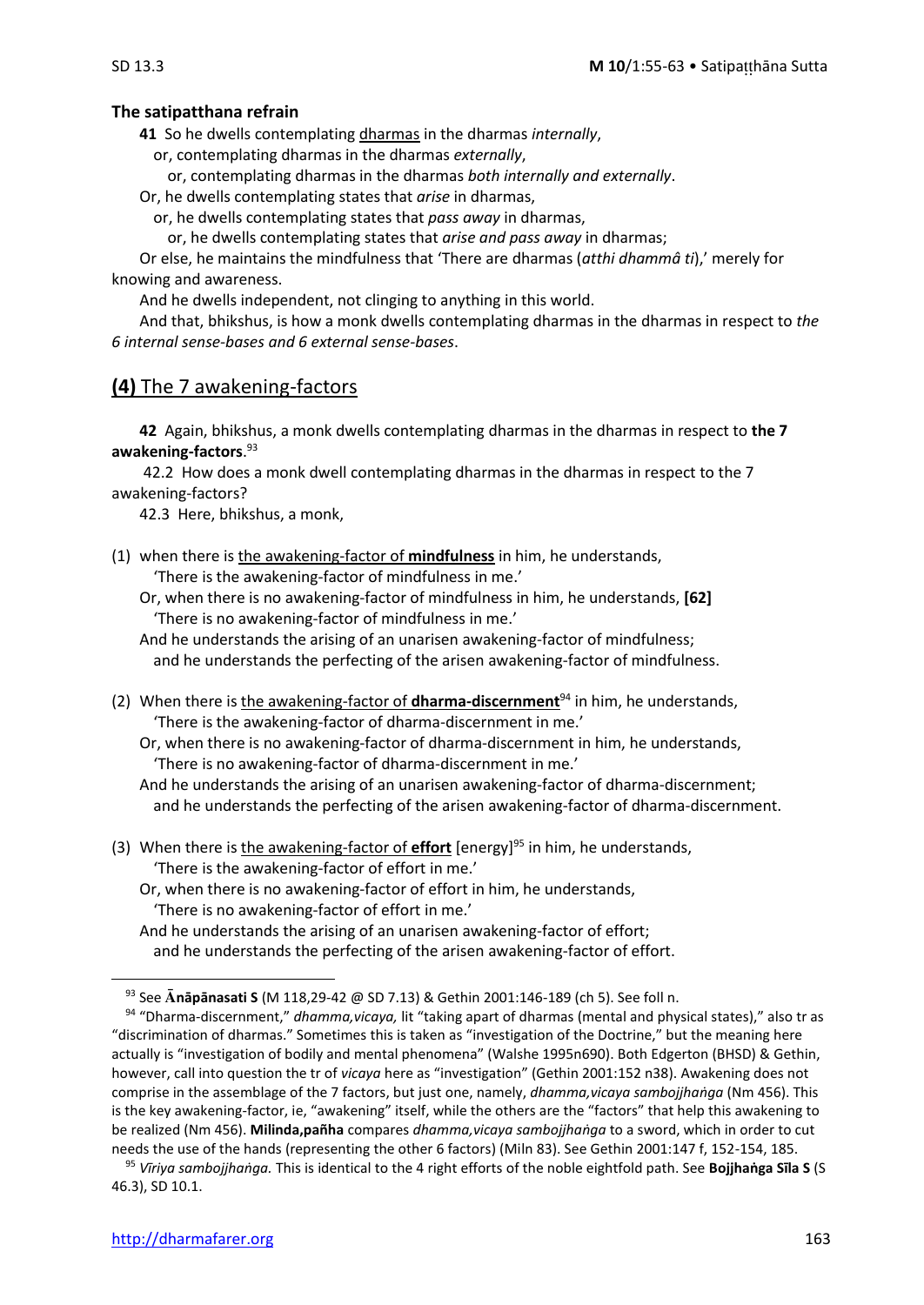- (4) When there is the awakening-factor of **zest**<sup>96</sup> in him, he understands, 'There is the awakening-factor of zest in me.'
	- Or, when there is no awakening-factor of zest in him, he understands, 'There is no awakening-factor of zest in me.'
	- And he understands the arising of an unarisen awakening-factor of zest; and he understands the perfecting of the arisen awakening-factor of zest. [D 2:304]
- (5) When there is the awakening-factor of **tranquillity** in him, he understands, 'There is the awakening-factor of tranquillity in me.'

Or, when there is no awakening-factor of tranquillity in him, he understands, 'There is no awakening-factor of tranquillity in me.'

And he understands the arising of an unarisen awakening-factor of tranquillity; and he understands the perfecting of the arisen awakening-factor of tranquillity.

(6) When there is the awakening-factor of **samadhi** in him, he understands, 'There is the awakening-factor of samadhi in me.'

Or, when there is no awakening-factor of samadhi in him, he understands, 'There is no awakening-factor of samadhi in me.'

And he understands the arising of an unarisen awakening-factor of samadhi; and he understands the perfecting of the arisen awakening-factor of samadhi.

(7) When there is the awakening-factor of **equanimity** in him, he understands, 'There is the awakening-factor of equanimity in me.'

Or, when there is no awakening-factor of equanimity in him, he understands, 'There is no awakening-factor of equanimity in me.'

And he understands the arising of an unarisen awakening-factor of equanimity, and he understands the perfecting of the arisen awakening-factor of equanimity.

#### **The satipatthana refrain**

**43** So he dwells contemplating dharmas in the dharmas *internally*,

or, contemplating dharmas in the dharmas *externally*,

or, contemplating dharmas in the dharmas *both internally and externally*.

Or, he dwells contemplating states that *arise* in dharmas,

or, he dwells contemplating states that *pass away* in dharmas,

or, he dwells contemplating states that *arise and pass away* in dharmas;

Or else, he maintains the mindfulness that 'There are dharmas (*atthi dhammâ ti*),' merely for knowing and awareness.

And he dwells independent, not clinging to anything in this world.

And that, bhikshus, is how a monk dwells contemplating dharmas in the dharmas in respect to *the 7 awakening-factors*.

<sup>96</sup> *Pti.* Sometimes tr as "rapture," but "zest" is closer to evoking the more subtle yet enthusing nature of *pti*. One experiences zest in two ways: by attaining either the 1<sup>st</sup> or 2<sup>nd</sup> *jhāna* in which zest is present, one experiences it in the mode of calm (*samatha*); by emerging from that *jhāna* and reflecting that zest is subject to destruction, one experiences zest in the mode of insight (*vipassanā).* Psychologically, zest is a kind of "joyful interest," as such may be associated with wholesome, unwholesome or neutral states (BDict: pti). Zest belongs to the formation group (*saṅkhāra-k,khandha*) while happiness (*sukha*) belongs to the feeling group (*vedanā-k,khandha*). Zest is compared to when a thirsty man lost in the desert finds water; happiness is what he feels when he is drinking the water. See Vism 4.94 ff.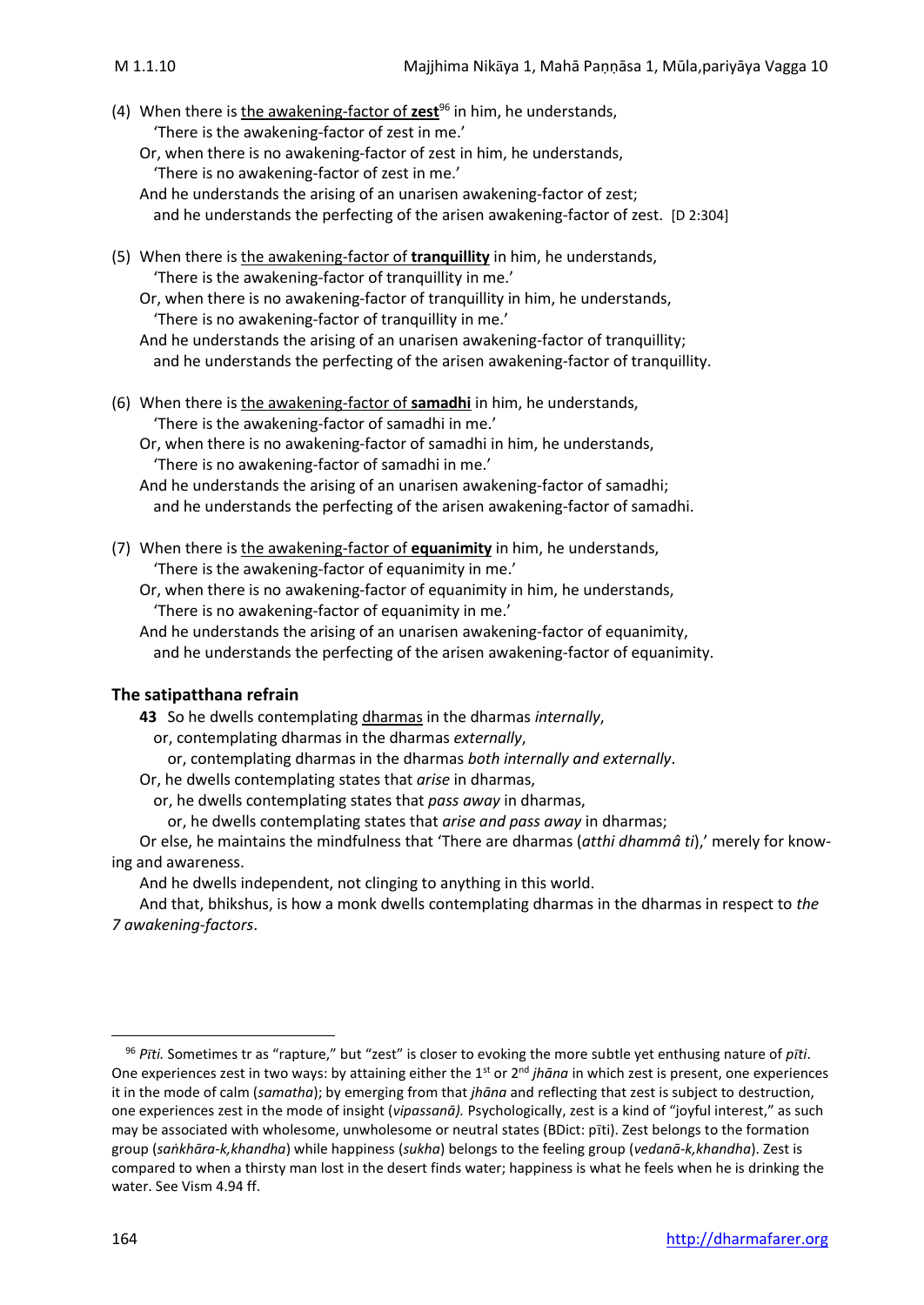# **(5)** The 4 noble truths

**44** Again, bhikshus, a monk dwells contemplating dharmas in the dharmas in respect to **the 4 noble truths**.

44.2 How does a monk dwell contemplating dharmas in the dharmas in respect to the 4 noble truths?

| 44.3 Here, bhikshus, a monk           |                                                                     |
|---------------------------------------|---------------------------------------------------------------------|
| understands [knows], as it really is, | 'This is suffering';                                                |
| he understands, as it really is,      | 'This is the arising of suffering';                                 |
| he understands, as it really is,      | 'This is the ending of suffering';                                  |
| he understands, as it really is,      | 'This is the way leading to the ending of suffering.' <sup>97</sup> |

#### **The satipatthana refrain**

**45** So he dwells contemplating dharmas in the dharmas *internally*,

or, contemplating dharmas in the dharmas *externally*,

or, contemplating dharmas in the dharmas *both internally and externally*.

Or, he dwells contemplating states that *arise* in dharmas,

or, he dwells contemplating states that *pass away* in dharmas,

or, he dwells contemplating states that *arise and pass away* in dharmas;

Or else, he maintains the mindfulness that 'There are dharmas (*atthi dhammâ ti*),' merely for knowing and awareness.

And he dwells independent, not clinging to anything in this world.

And that, bhikshus, is how a monk dwells contemplating dharmas in the dharmas in respect to *the 4 noble truths*.

# **CONCLUSION**

**46** Whoever, bhikshus, were to cultivate these 4 focuses of mindfulness *in this way*<sup>98</sup> for just 7 years, <sup>99</sup>

46.2 one of 2 fruits may be expected:<sup>100</sup>

either **direct knowledge** [arhathood] in this very life or, if there is any residue of clinging, <sup>101</sup> **nonreturning**."<sup>102</sup>

<sup>102</sup> "One of two fruits … non-returning," as at **Mahā Sati'paṭṭhāna S** (D 22,22/2:314,12), SD 13.2; **Sati'paṭṭhāna S** (M 10,46/1:62), SD 13.3; **Kiṭa,giri S** (M 70,27/1:481), SD 11.1; **Aṭṭhika Maha-p,phala S** (S 46.57/5:129,21); **Nirodha S** (S 46.76/5:133); **Dve Phalā S** (S 48.65/5:236); **Phalā S 1+2 (**S 54.4+5/5:313 f); **Iddhi,pāda S 1** (A 5.67/3:82), SD 106.15; **Sati Supaṭṭhita S** (A 5.122/3:143); **(Dasaka) Pabbajjā S** (A 10.59/5:108); **(Duka) Paṭisallāna S** (It 2.2.8/39,15), SD 41.4; **Sikkhânisaṁsa S** (It 2.2.9/40,12); **Jāgariya S** (It 2.2.10/41,11); **Dvayatânupassanā S** (Sn pp140,13, 148,13), SD 104.2.

<sup>97</sup> From here on, **Mahā Satipaṭṭhāna S** (D 22,18-21/2:305-313) gives a detailed analysis of the 4 noble truths and which is more elaborate than its parallel in **Sacca Vibhaṅga S** (M 141/3:248-252). On the lateness of this whole section, see SD 13.1 (1.1).

<sup>98</sup> *Evaṁ bhāveyya.* The guarantee of spiritual liberation here should be understood in connection with this crucial phrase, "were to cultivate in this way" (*evaṁ bhāveyya*). See SD 13.1 (7).

 $99$  On the significance of these "7 years." See SD 36.5 (1.1.3.4).

<sup>100</sup> "Without doubt … is to be expected," *pāṭikaṅkhaṁ.* I have applied both senses of the word here.

<sup>101</sup> *Upādi,sese,* "trace of clinging = *upādāna,sese*" (MA 1:301) or as "grasping" (*sa,gahana,sesa*)" (MA 4:55). The term *upādi* is very close to *upadhi* ("life-basis, substrate"), and, they share the common meaning of "material support (the result of past karma)" (MA 4:55; UA 151), ie, the 5 aggregates (*khandha*). Technically, we can also say that this "trace" (at least here) refers to the 5 higher fetters (breaking of which brings about non-returning): see SD 45.18 (2.5.5). Cf secular use in the parable of the man shot with a dart, "trace (of poison)" (M 105,19). In D:W 350 (2 places), Walshe renders it as "substrate," probably confounding it for *upadhi,* a very close term. See SD 50.13 (1.3.2.1).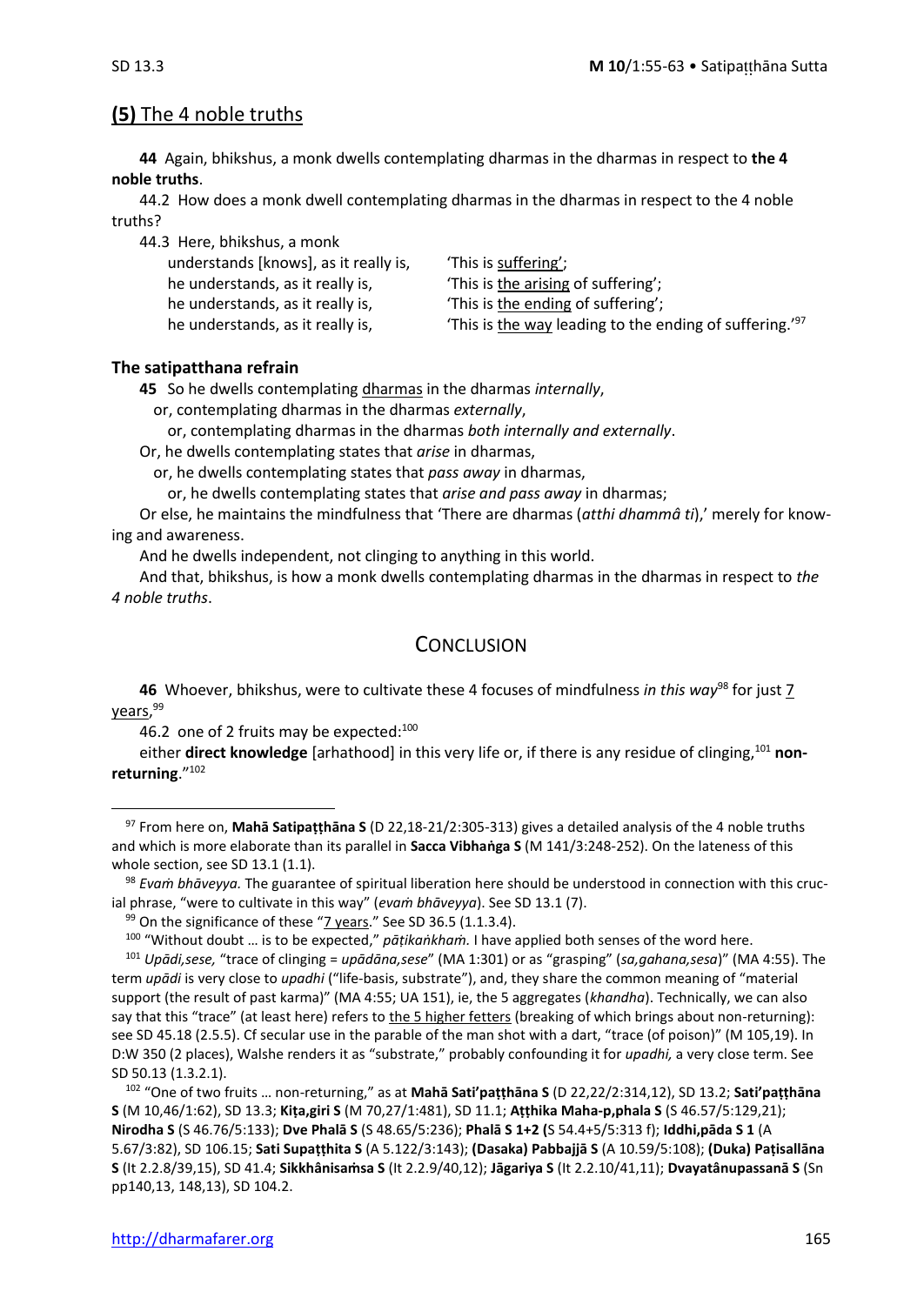46.3 Let alone 7 years **[63]**—whoever were to cultivate these 4 focuses of mindfulness in this way for just 6 years,

46.4 *one of two fruits may be expected is to be expected:* 

*either direct knowledge [arhathood] in this very life or, if there is any trace [substrate] of clinging left, non-returning.*

46.5 Let alone 6 years—whoever were to cultivate these 4 focuses of mindfulness in this way for just 5 years,

46.6 *one of two fruits may be expected:* 

*either direct knowledge [arhathood] in this very life or, if there were any residue of clinging, nonreturning*.

46.7 Let alone 5 years—whoever were to cultivate these 4 focuses of mindfulness in this way for just 4 years,

46.8 *one of two fruits may be expected:* 

*either direct knowledge [arhathood] in this very life or, if there were any residue of clinging, nonreturning.*

46.9 Let alone 4 years—whoever were to cultivate these 4 focuses of mindfulness in this way for just 3 years,

46.10 *one of two fruits may be expected:* 

*either direct knowledge [arhathood] in this very life or, if there were any residue of clinging, nonreturning.*

46.11 Let alone 3 years—whoever were to cultivate these 4 focuses of mindfulness in this way for just 2 years,

46.12 *one of two fruits may be expected:* 

*either direct knowledge [arhathood] in this very life or, if there were any residue of clinging, nonreturning.*

46.13 Let alone 2 years—whoever were to cultivate these 4 focuses of mindfulness in this way for just 1 year,

46.14 *one of two fruits may be expected:* 

*either direct knowledge [arhathood] in this very life or, if there were any residue of clinging, nonreturning.*

46.15 Let alone **1 year**—whoever were to cultivate these 4 focuses of mindfulness in this way for just 7 months,

46.16 *one of two fruits may be expected:* 

*either direct knowledge [arhathood] in this very life or, if there were any residue of clinging, nonreturning.*

46.17 Let alone 7 months—whoever were to cultivate these 4 focuses of mindfulness in this way for just 6 months,

46.18 *one of two fruits may be expected:* 

*either direct knowledge [arhathood] in this very life or, if there is any trace [substrate] of clinging left, non-returning.*

46.19 Let alone 6 months—whoever were to cultivate these 4 focuses of mindfulness in this way for just 5 months,

46.20 *one of two fruits may be expected:* 

*either direct knowledge [arhathood] in this very life or, if there were any residue of clinging, nonreturning.*

46.21 Let alone 5 months—whoever were to cultivate these 4 focuses of mindfulness in this way for just 4 months,

46.22 *one of two fruits may be expected:* 

*either direct knowledge [arhathood] in this very life or, if there were any residue of clinging, nonreturning.*

46.23 Let alone 4 months—whoever were to cultivate these 4 focuses of mindfulness in this way for just 3 months,